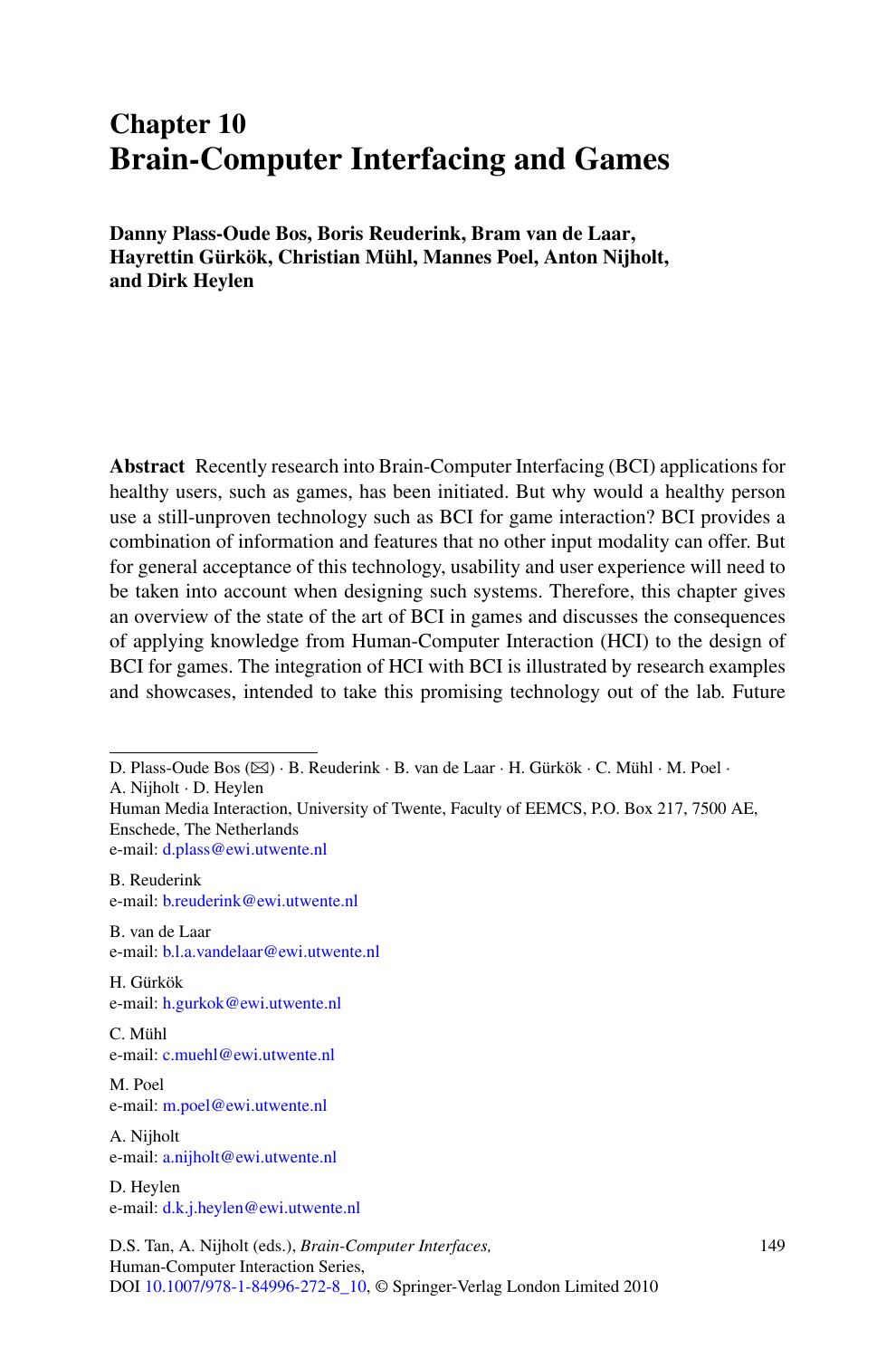<span id="page-1-0"></span>research needs to move beyond feasibility tests, to prove that BCI is also applicable in realistic, real-world settings.

## **10.1 Introduction**

Brain-computer interfacing (BCI) research has been motivated for years by the wish to provide paralyzed people with new communication and motor abilities, so that they can once again interact with the outside world. During the last couple of years, BCI research has been moving into applications for healthy people. Reasons for this range from providing applications to increase quality of life to the commercial benefits of such a large target group (Nijholt et al. [2008a](#page-27-0)). The area of games, especially, receives a lot of interest, as gamers are often among the first to adopt any new technology (Nijholt and Tan [2007](#page-27-0)). They are willing to put the effort into learning to work with it, if it may eventually provide some advantage. Besides, a large part of the general population plays games, little though it may be. As these abled users have many other interaction modalities at their command, they have a lot more requirements for such an interface than the people for which this is the only option to interact with the external world. Brain-computer interaction is slower and less accurate than most modalities that are currently available. Furthermore, BCIs often require a lot of training. Why would a healthy person want to use BCI in games?

Current BCI games are often just proofs of concept, where a single BCI paradigm is the only possible means of control, such as moving a paddle in the game Pong to the left or right with imaginary movement of the hands (Krepki et al. [2007\)](#page-26-0). These BCIs are weak replacements for traditional input devices such as the mouse and keyboard: they cannot achieve the same speed and precision. The information transfer rate (ITR) of BCIs is still around up to 25 bits per minute (Wolpaw et al. [2002](#page-28-0)), which is incomparable with keyboard speeds of over 300 characters per minute.<sup>1</sup> Due to these limitations, there is still a big gap between these research games and games developed by the games industry at this time.

Current (commercial) games provide a wide range of interactions: with your avatar in the virtual world, with other gamers and non-player characters, as well as with objects in the game environment. This is also reflected in the game controllers for popular consoles. For example, the PlayStation<sup>®</sup> DualShock<sup>™</sup> 3 controller has fourteen buttons, two analog thumb-controlled mini-joysticks plus motion-sensing functionality. The Nintendo<sup>®</sup> Wiimote<sup>™</sup> has ten buttons, can sense acceleration along three axes and contains an optical sensor for pointing. Apparently this still provides too few interaction possibilities, as this controller is often combined with a nunchuck, which has an analog stick, two additional buttons, and another accelerometer.

<sup>&</sup>lt;sup>1</sup>Due to different ITR measures used in BCI, a comparison between keyboard and BCI is hard to make. The entropy of written English text is estimated to be as low as 1.3 bit per symbol (Cover and Thomas, [2006,](#page-25-0) page 174). A rate of 300 characters per minute would therefore correspond to roughly 400 bits per minute.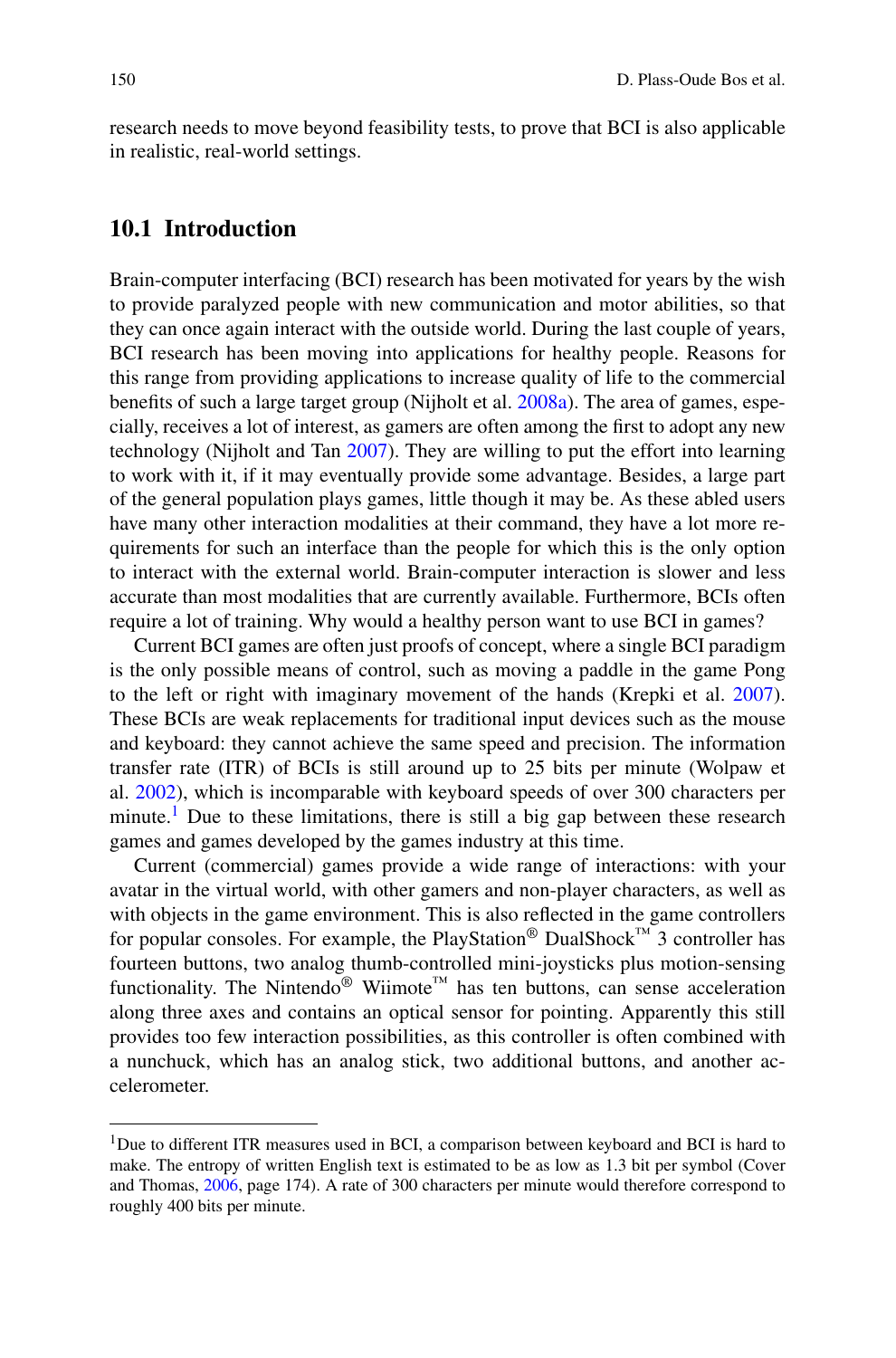Although a large number of inputs is needed for interaction with games nowadays, this also poses a problem. The more input options you have, the more of an effort it is to learn and remember what each input is for. Even the options that are currently provided may not be sufficient for what developers envision for rich interaction in future games. To make it easier for the gamer, companies and research groups are very interested in more natural methods of interaction. If the gamer can interact with the game world in a way similar to the real world, then learnability and memorability may no longer be an issue. The popularity of motion sensors in current game controllers reflects this, as they enable gamers to make gestures that should come naturally with whatever it is that they would like to do in the game. Microsoft<sup>®</sup>'s Project Natal is a prime example of this movement towards natural interaction, using gestures, speech, and even real-world objects (Microsoft® [2009\)](#page-26-0).

We can take this trend towards natural interaction one step further. Like our thoughts, computer games do not take place in the real world, and are not constrained to what is physically possible. Therefore, it would make sense to express ourselves directly in the game world, without mediation of physically limited bodily actions. The BCI can bypass this bodily mediation—a fact well appreciated by those Amyotrophic Lateral Sclerosis (ALS) patients who now have the ability to communicate with others and their environment despite their full paralysis—enabling the gamers to express themselves more directly, and more naturally given a game context.

As an example, consider the following. Even though we know there is no such thing as magic, in a game world we have no problem with the idea and possibility of casting spells. Although our minds readily accept these new abilities because we are confined to interacting via the real world, we have to press buttons to make things happen in the super-realistic world of the game. If, however, the game were to have access to our brain activity, then perhaps it would be possible to interact with the game world in ways that would be realistic considering the rules of that particular environment. Being able to merge in such a way with the super-realism of the game world should increase presence (Witmer and Singer [1998](#page-28-0)), but also memorability as the relations between user action and in-game action become more direct. However, using a BCI to bypass physical interaction may seem unnatural, as we are used to converting our thoughts into bodily actions. The implication is that when using brain activity directly, one needs to be more aware of this activity and to develop new levels of control.

Developing control over brain signals is as necessary when signals are used passively to enhance the game experience, for example, by guiding the player towards a state of flow (Csikszentmihalyi [1990](#page-25-0)). From brain activity the user's mental state can be derived, which makes it possible for applications to respond to this state. When the mental state is known, it can be manipulated via the game to keep the user in equilibrium, where skill and challenge are well matched (see Fig. [10.1\)](#page-3-0). Alternatively, the game could incorporate the user's mood into the story, for example by the appropriate adaptation of interactions with non-player characters (NPCs).

Summarized, to make BCI an acceptable interaction modality for healthy users, it should enhance the user experience by offering something that current interaction modalities do not. Brain activity can provide information that no other input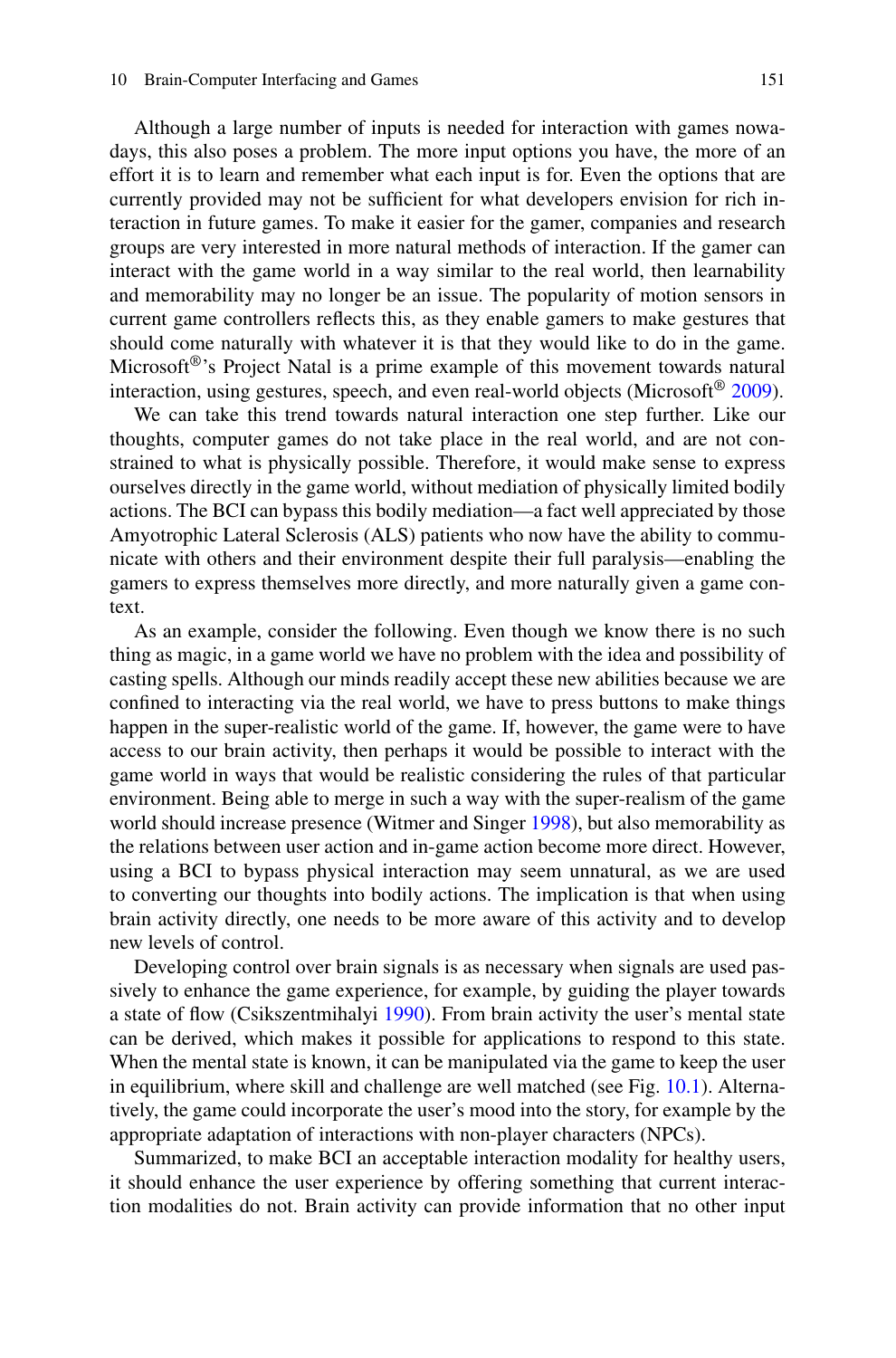<span id="page-3-0"></span>



modality can, in a way that comes with its own unique features. Like speech it is hands-free, but as no external expression is required, the interaction is private. And similar to the way in which exertion interfaces that require physical effort will make you more fit, the use of specific BCI paradigms could make you more relaxed and focused. This, in turn, could result in higher intelligence, and better coping with stress (Doppelmayr et al. [2002](#page-25-0); Tyson [1987\)](#page-28-0). The following sections will discuss what can be learned from current BCI research prototypes and commercial applications and how BCI can be applied in such a way that it does not violate the usability of the system but actually improves the interaction. Cases and ideas from our own research at the Human Media Interaction (HMI) group at the University of Twente will be provided as concrete examples.

## **10.2 The State of the Art**

The first BCI game was created by Vidal [\(1977](#page-28-0)). In this game, the user can move in four directions in a maze, by fixating on one of four fixation points displayed offscreen. A diamond-shaped checkerboard is periodically flashed between the four points, resulting in neural activity on different sites of the primary visual cortex. Using an online classification method, this visually evoked potential (VEP) is recognized, and used to move in the maze. Despite being the first game, its performance is remarkable with an information transfer rate (ITR) of above 170 bits/min on average. Using online artifact rejection and adaptive classification, the approach used by Vidal was far ahead of its time. Much lower ITRs of 10–25 bits per minute are often reported as the state of the art in reviews (Wolpaw et al. [2002\)](#page-28-0). One reason to not include Vidal in these overviews could be that the operation of this BCI depends the ability to make eye movements.

A much simpler approach to integrate brain signals in games is based on the interpretation of broadband frequency power of the brain, such as the alpha,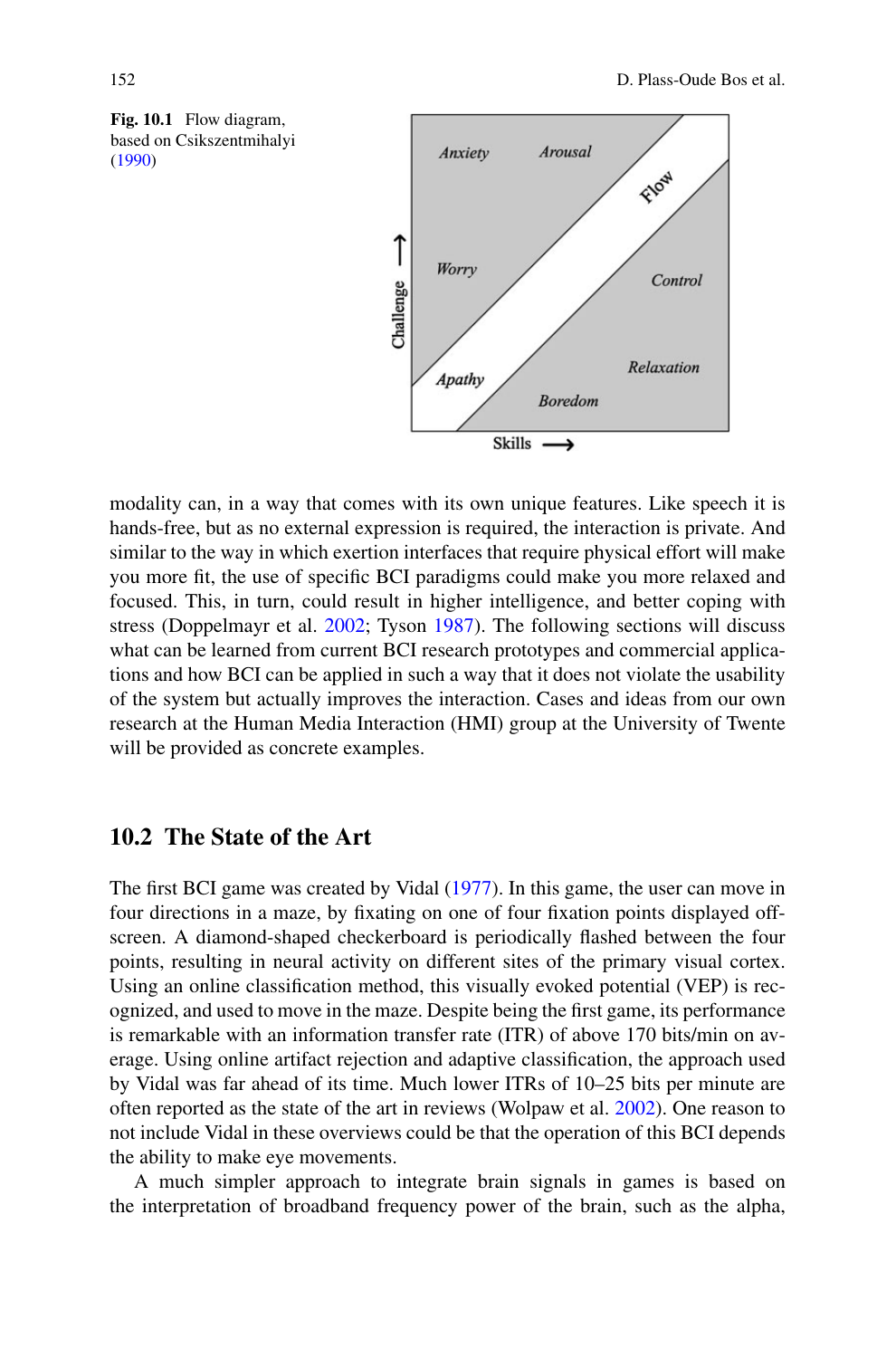beta, gamma and mu-rhythm. A classic example is Brainball (Hjelm et al. [2000;](#page-25-0) Hjelm [2003](#page-25-0)), a game that can be best described as an anti-game. Using a headband, the EEGs of the two players is measured and a relaxation score is derived from the ratio between the alpha and beta activity in the EEG signal. The relaxation score is used to move a steel ball across the table away from the most relaxed player; when the ball is almost at the opponent's side, and players realize they are winning, then get excited and lose. Another example we would like to mention is the experiment of Pope and Palsson ([2001\)](#page-27-0), in which children with attention deficit hyperactive disorder (ADHD) were treated using neurofeedback. One group used standard neurofeedback, another group played Sony Playstation™ video games where the controller input was modulated by a neurofeedback system developed by NASA; correct brain-wave patterns were rewarded with a more responsive controller. Other neurofeedback games are listed in the overview in Table [10.1.](#page-5-0) Characteristic of these neurofeedback games is that the player has to discover how to control aspects of brain activity to play the game. Mastering control over brain signals is often the goal of the game, as opposed to using a BCI as an input device similar to a gamepad or a joystick. While conceptually simple, neurofeedback games do aim at providing a user experience that cannot be provided using other modalities.

In contrast to neurofeedback games, motor-control based BCIs are often used as (traditional) input devices. For example, Pineda et al. ([2003\)](#page-27-0) used the murhythm power on the motor cortices to steer a first person shooter game, while forward/backward movement was controlled using physical buttons. No machine learning was involved; the four subjects were trained for 10 hours over the course of five weeks, and learned to control their mu-power. Another movement controlled BCI game is the Pacman game by Krepki et al. [\(2007](#page-26-0)). The detection of movement is based on the lateralized readiness potential (LRP), a slow negative shift in the electroencephalogram (EEG) that develops over the activated motor cortex starting some time before the actual movement onset. In this game, Pacman makes one step each 1.5–2 seconds, and moves straight until it reaches a wall or receives a turn command. Users report they sometimes had the feeling that Pacman moves in the correct direction before the user was consciously aware of this decision. This indicates a new level of interaction that can be enabled only by a BCI.

Both the neurofeedback and the motor controlled games use BCIs based on induced activations, meaning that the user can initiate actions without depending on stimuli from the game. Evoked responses, on the other hand, where the application measures the response to a stimulus, require a tight coupling between the game that presents the stimuli and the BCI.

An example of a evoked response is the P300, an event related potential (ERP) that occurs after a rare, task-relevant stimulus is presented. Bayliss used a P300 BCI in both a virtual driving task and a virtual apartment (Bayliss [2003;](#page-24-0) Bayliss et al. [2004\)](#page-24-0). In the virtual apartment, objects were highlighted using a red translucent sphere, evoking a P300 when the object the user wanted to select was highlighted. A more low-level evoked paradigm is based on steady-state visually evoked potentials (SSVEPs), where attention to a visual stimulus with a certain frequency is measured as a modulation of the same frequency in the visual cortex. In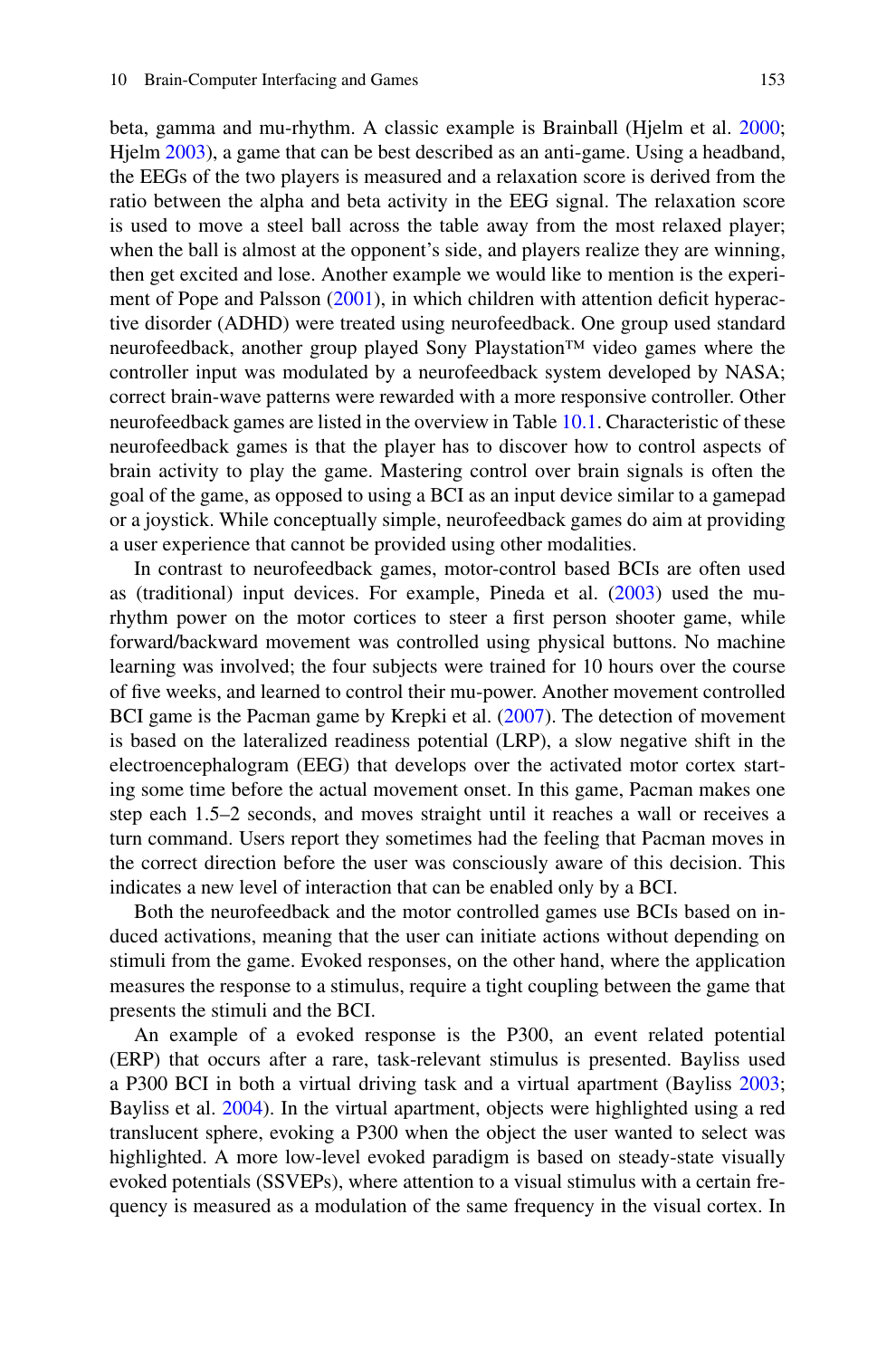<span id="page-5-0"></span>**Table 10.1** Overview of BCI games. Work is sorted by paradigm: F represents feedback games, in which the user has to adapt the power of the different rhythms of his brain, M stands for recognition of motor tasks, including motor planning, imaginary and real movement, P300 is the P300 response to task relevant stimuli and VEPs are visually evoked potentials. In the sensors column, E indicates EEG sensors, O indicates the use of EOG measurements, and M indicates EMG measurements. The number of (EEG) sensors is indicated in column NS, the number of classes for control is listed in the NC column. The last column contains the accuracy of recognition. Due to differences in the number of classes and trial lengths, these accuracies cannot be used to compare individual studies

| Work                              | Type            | Paradigm                 | Sensors  | NS             | NC             | A    |
|-----------------------------------|-----------------|--------------------------|----------|----------------|----------------|------|
| Lee et al. (2006)                 | Game            | $\overline{\mathcal{L}}$ | invasive |                |                |      |
| Wang et al. (2007)                | Game            | $\overline{\mathcal{L}}$ | E        |                |                |      |
| Sobell and Trivich (1989)         | Visualization   | F                        | E        |                |                |      |
| Nelson et al. (1997)              | Game            | F                        | E, M     |                |                |      |
| Allanson and Mariani (1999)       | Game            | F                        | E        |                |                |      |
| Cho et al. (2002)                 | Virtual reality | F                        | E        | 3              | $\overline{c}$ |      |
| Tschuor $(2002)$                  | Visualization   | F                        | E        | 32             | $\overline{2}$ | 85%  |
| Hjelm (2003), Hjelm et al. (2000) | Game            | F                        | E        |                |                |      |
| Palke (2004)                      | Game            | F                        | E        | 1              |                |      |
| Mingyu et al. (2005)              | Game            | F                        | E        | 3              | 1D             |      |
| Kaul (2006)                       | Visualization   | F                        | E, M, O  | 3              |                |      |
| Lin and John $(2006)$             | Game            | F                        | E        | $\mathbf{1}$   |                |      |
| Shim et al. (2007)                | Game            | F                        | E        | 4              | 2              |      |
| Lotte et al. $(2008)$             | Game            | F/M                      | E        | 1              | $\overline{c}$ |      |
| Vidal (1977)                      | Game            | <b>VEP</b>               | E        | 5              | 5              | 80%  |
| Middendorf et al. (2000)          | Game            | VEP                      | E        | $\overline{2}$ | 3              | 88%  |
| Bayliss and Ballard (2000)        | Virtual reality | P300                     | E        |                | $\overline{c}$ | 85%  |
| Bayliss (2003)                    | Virtual reality | P300                     | E        | 5              | $\overline{2}$ |      |
| Bayliss et al. (2004)             | Virtual reality | P300                     | Е        | 7              | $\overline{c}$ | 85%  |
| Lalor et al. (2004, 2005)         | Game            | <b>VEP</b>               | Е        | $\overline{c}$ | $\overline{c}$ | 80%  |
| Martinez et al. (2007)            | Game            | VEP                      | E        | 6              | 5              | 96%  |
| Finke et al. (2009)               | Game            | P300                     | E        | 10             | $\overline{c}$ | 66%  |
| Jackson et al. (2009)             | Game            | VEP                      | E        | $\overline{c}$ | $\overline{4}$ | 50%  |
| Pineda et al. $(2003)$            | Game            | М                        | Е        | 3              | 1 <sub>D</sub> |      |
| Leeb et al. (2004)                | Virtual reality | М                        | E        | 4              | $\overline{c}$ | 98%  |
| Leeb and Pfurtscheller (2004)     | Virtual reality | M                        | E        |                | $\overline{c}$ |      |
| Mason et al. $(2004)$             | Game            | М                        | E        | 12             | $\overline{c}$ | 97%  |
| Leeb et al. $(2005)$              | Virtual reality | М                        | E        | 6              | $\overline{2}$ | 92%  |
| Kayagil et al. (2007)             | Game            | М                        | E        | $\mathbf{1}$   | $\overline{4}$ | 77%  |
| Krepki et al. (2007)              | Game            | М                        | E        | 128            | 2              | 100% |
| Scherer et al. (2007)             | Game            | М                        | E, M, O  | 3              | $2 + 2$        |      |
| <b>Bussink</b> (2008)             | Game            | М                        | E        | 32             | 4              | 45%  |
| Lehtonen et al. (2008)            | Game            | М                        | E        | 6              | $\overline{2}$ | 74%  |
| Oude Bos and Reuderink (2008)     | Game            | М                        | E        | 32             | 3              |      |
| Zhao et al. (2009)                | Game            | М                        | E        | 5              | $\overline{4}$ | 75%  |
| Tangermann et al. (2009)          | Game            | М                        | E        | 64             | $\overline{2}$ |      |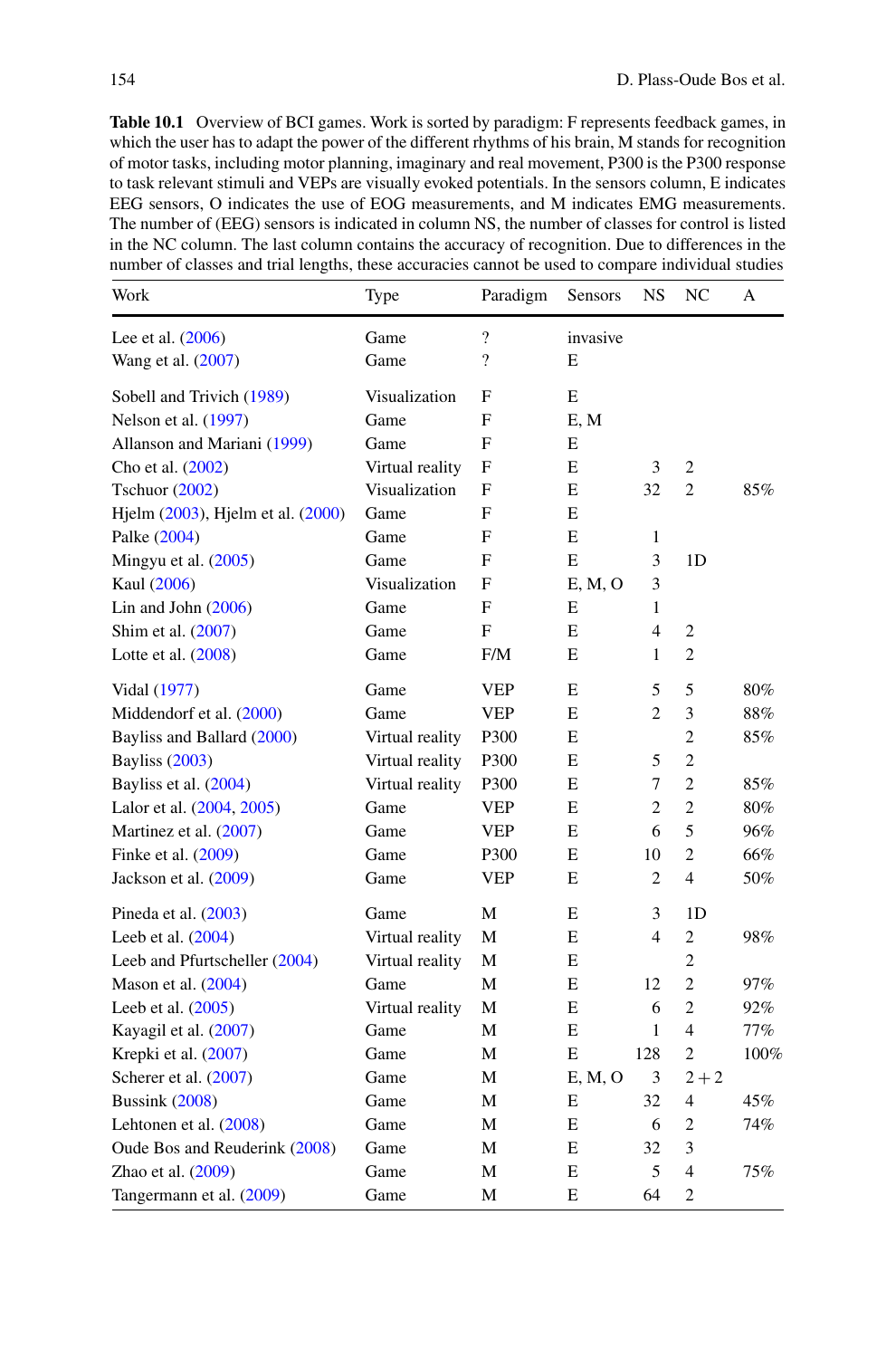the MindBalance game by Lalor et al. ([2004,](#page-26-0) [2005](#page-26-0)), a SSVEP is evoked by two different checkerboards, inverting at 17 Hz and 20 Hz. The attention focused on one of the checkerboards is used to balance an avatar on a cord in a complex 3D environment. One advantage of the evoked responses over induced BCI paradigms is that it allows easy selection of one out of multiple options by focussing attention on a stimulus. For example, a 2D racing game with four different directional controls using SSVEP was created by Martinez et al. ([2007\)](#page-26-0), and in a similar fashion a shooter was controlled in Jackson et al. [\(2009\)](#page-25-0).

We have seen a series of games based on neurofeedback, games based on the imagination of movement, and games based on evoked potentials. Of these BCI paradigms, the neurofeedback games exploit the unique information a BCI can provide best. For example, Brainball uses relaxation both as game goal, and as means of interaction. Using traditional input modalities this game simply could not exist. In contrast, BCI games that are based on evoked potentials replace physical buttons with virtual, attention activated triggers which do not change the game mechanics significantly. These games could be improved by using evoked potentials to measure the state of the user, and use the state as new information source as opposed to as a button. By assigning a meaning to the mental action of concentrating on a game element, for example devouring a bacteria in Bacteria Hunt (Mühl et al. [2010\)](#page-27-0), the user state itself becomes part of the game mechanics. The same holds for games using imagined movement. These games replace movement to interact with buttons with (slow) imagined movement, without adding much other than novelty.

While interesting, most of the BCI games are proofs of concept. The speed of these games is often decreased to allow for BCI control, reducing fast-paced games into turn-based games. In recent publications we see a trend towards more finegrained control in games using BCI interfaces, Zhao et al. ([2009\)](#page-29-0) and Jackson et al. [\(2009](#page-25-0)) focus on smooth, application specific interpretation of BCI control signals. The role of precise timing is also gaining attention, as shown in a pinball experiment of Tangermann et al. [\(2009](#page-28-0)). We now need to continue this trend to move beyond feasibility tests, and focus on the role that BCI can play in improving the gaming experience.

#### **10.3 Human-Computer Interaction for BCI**

While BCI has until recently been an exploratory field of research, it might be profitable to take some insights from Human Computer Interaction (HCI) into account. Of course, fundamental research on hardware, signal processing, machine learning and neurophysiology are a prerequisite for a BCI. However, advances in the usability area are a direction of research that might be just as important for the acceptance and widespread usage of BCIs. In this section we will look at learnability, memorability, efficiency and effectiveness, error handling, and satisfaction, which are the main concepts of usability according to Nielsen ([1993\)](#page-27-0). We will look at the most relevant guidelines in these concepts and elaborate on them in the context of BCI games.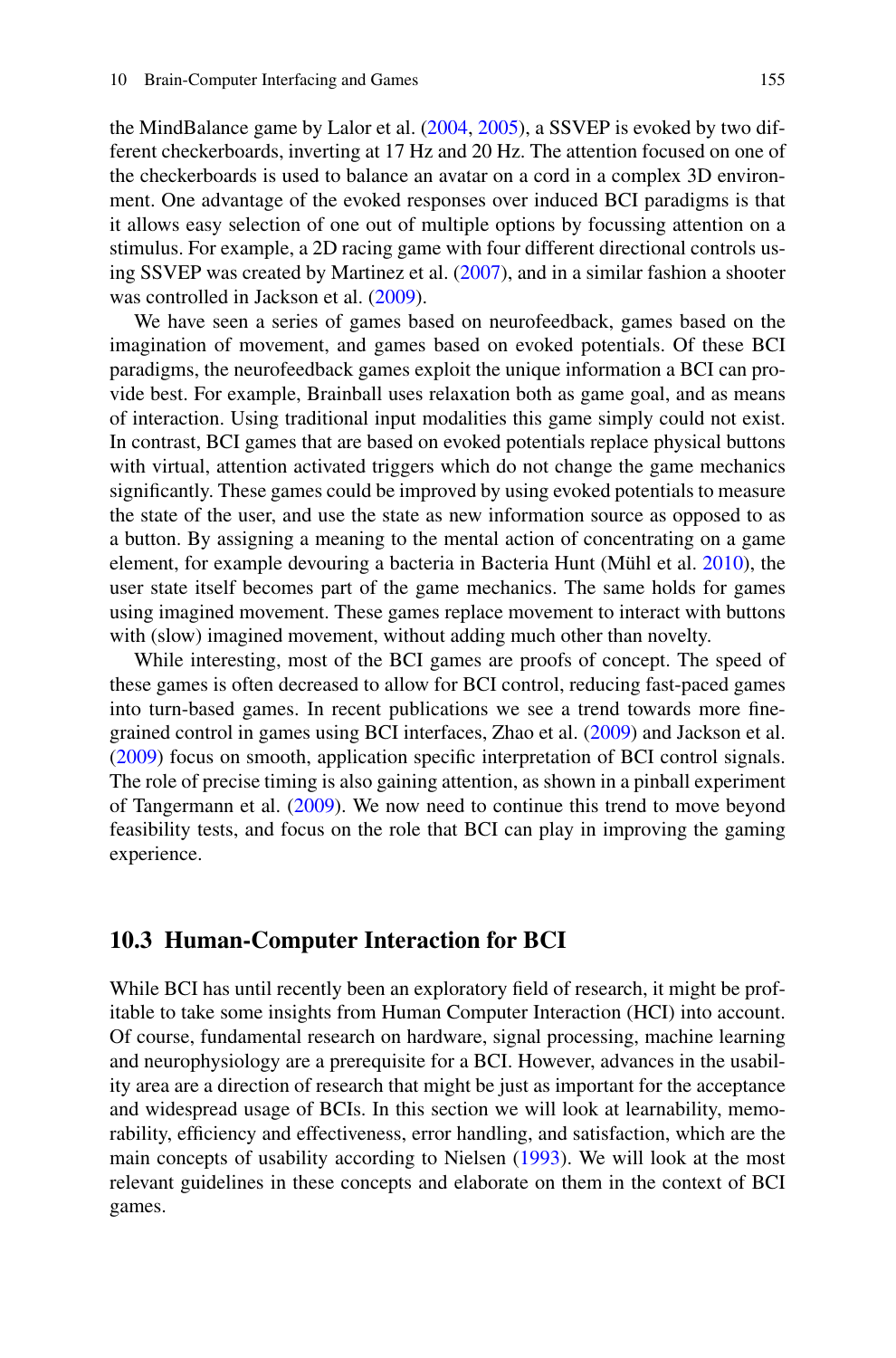## *10.3.1 Learnability and Memorability*

In HCI, one of the most important aspects of a software program or interface is how intuitive it is in its usage. Learnability is defined by ISO 9126 as the effort that is required to learn the application (International Organization for Standardization [1991\)](#page-25-0). Is a user able to use it straight out of the box, or is training needed to use the interface? Memorability is closely related to learnability and deals with remembering an interface (Nielsen [1996](#page-27-0)). Obviously, when an interface is intuitive and easier to learn, the user will also remember the interface better.

Concerning BCIs, one needs to separate different forms of training that are often needed for use of the BCI, namely training the user to use the right mental task to control the game (interface training), training the user to reliably perform the mental tasks (user training), and training a BCI system to recognize user specific brain signals (system training).

User training is an important factor for getting users to start working with a BCI. As performing a mental task to communicate with a computer is new for most people and as the mental tasks are also new for everybody, it has to be made clear to the users what is expected of them if they want to use a BCI. One illustrative example of this is when using a Motor-Imagery-based BCI. A user is told to imagine movements of his hands for example. But to a lot of naive users it is unclear what is actually meant by imagining. Should they visualize the movement? Should they feel their hand moving? Or should they see someone else's hand moving? Most of the time the sensation of moving ones hand is preferred, as this elicits the eventrelated desynchronization (ERD) often used as a feature for detecting this mental task (McFarland et al. [2000\)](#page-26-0).

It is certain that for research and comparison of BCIs, all users need to perform the mental task in the same way, id est, they need to be thoroughly and consistently instructed. For more practical applications, this may as well be important. Users might not overcome the first step of performing the mental task in the right way and lose motivation because the BCI is not working properly. It is known from literature that some users are unable to use certain paradigms—this is called BCI illiteracy (Guger et al. [2003](#page-25-0)), see also Chapter 3 of this Volume. One reason for this problem might be the way in which the relevant part of the cortex is folded in relation to the scalp (Nijholt et al. [2008b](#page-27-0)). However, user training can be used to overcome some types of BCI illiteracy, namely, those related to incorrect execution of the task by the user. Training to perform the wanted brain activity consistently, for example using feedback, can help to improve performance (Hwang et al. [2009\)](#page-25-0). Of course user training can be a tedious process, especially because performance can sometimes decrease instead of increase (Galán et al. [2007\)](#page-25-0). Moreover, it is important to keep the user motivated through the process. To keep the user motivation high and the task clear, an intuitive mapping from mental task to in-game action is vital. One example of such an intuitive mapping is explained on page [168.](#page-19-0) The intuitive mapping of the state of relaxation to the shape of the player's avatar is helping the users use this modality to their advantage. This type of BCI is of a more passive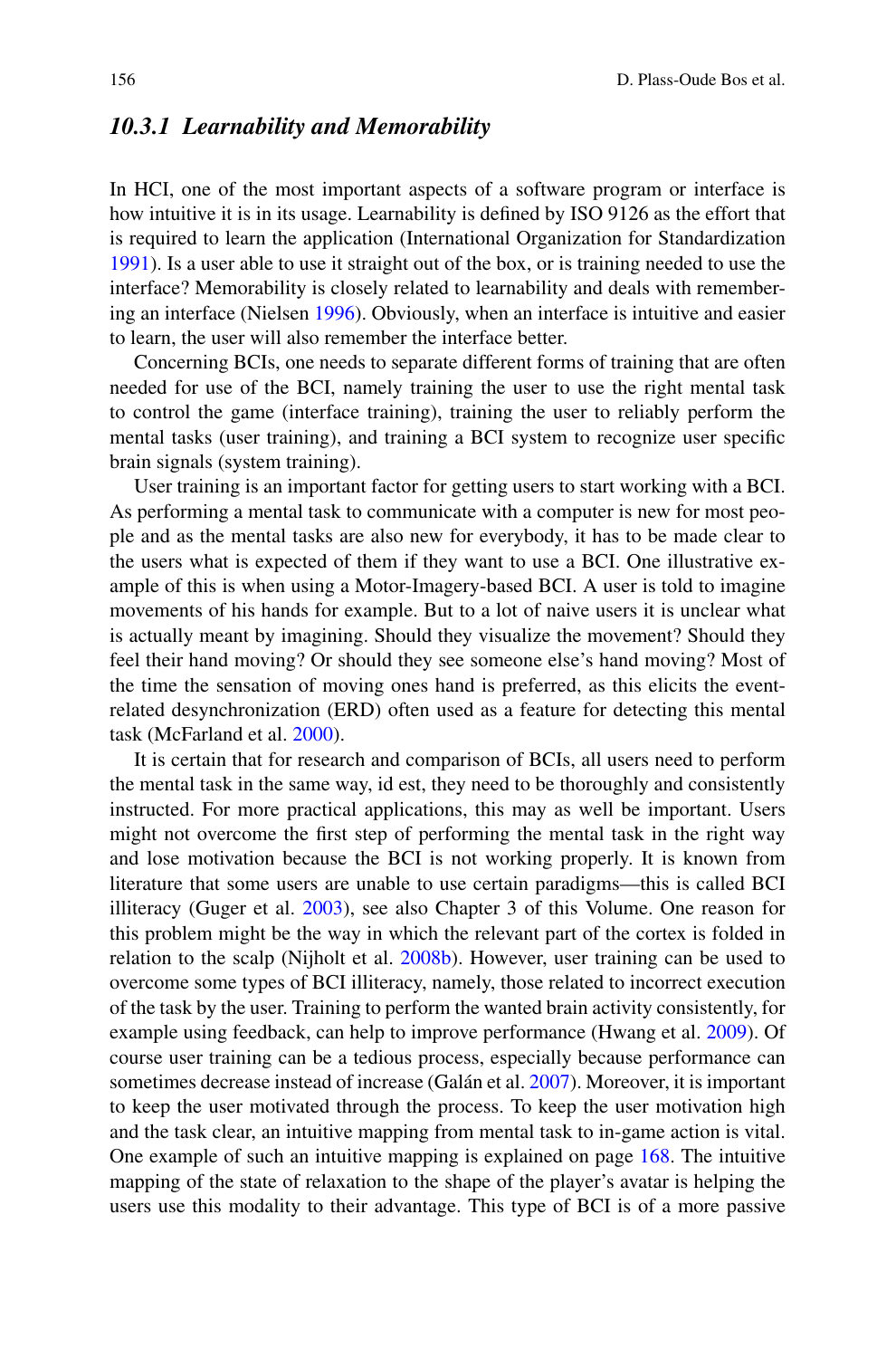one. Very little or no training at all is needed to use the system. This is often the case with passive BCI's as opposed to active BCI's (see also Chapter 11 of this Volume).

One promising way to combine different techniques is the so-called online "onthe-job" training (Vidaurre et al. [2006](#page-28-0)). Users get clear instructions how to perform a certain task while at the same time the BCI system gathers data to train its classifier. For games, this online training might consist of some tutorial in which the game itself is explained, or in which the users play some kind of minigame.

## *10.3.2 Efficiency and Effectiveness*

As seen in Sections [10.1](#page-1-0) and [10.2,](#page-3-0) the speed and accuracy of active BCIs (the user intentionally makes an action) does not yet even approach that of traditional game controllers. The advantage of using a BCI for direct control should then be in something other than efficiency (doing things with the least amount of effort). In this case the BCI should not be a replacement for using the keyboard and/or mouse. So if the efficiency cannot be high enough because of technical limitations, the effectiveness (doing the right things) could be higher. In other words: a BCI application should give the user the feeling that the BCI has an added value. In the design of a game, one could think of certain bonuses when using a BCI, or relieving the user of some extra buttons to push by performing this task through the BCI.

However, the low transfer and high error rates are not so much a problem for passive BCIs that try to estimate the user state (Zander et al. [2009\)](#page-28-0). This information is acquired without the active participation of the user and can be used to derive meta-information about the context in which the HCI takes place. Applications can adapt the way they present information or react to user input depending on the users' psychological state in terms of attention, workload, or emotion. A specific example of such a user state sensed by passive BCIs is reaction on machine or user errors, as we will see in the next section.

## *10.3.3 Error Handling*

As with the majority of modalities in HCI that try to extract information from the human body, BCI is one of the modalities that has a fairly high level of error rates. As can be seen in Section [10.2,](#page-3-0) error rates are typically around 25% and more. When we also consider users that can make errors, error handling becomes an important factor in designing games which use BCI.

Error handling consists of two parts: error prevention and error correction. Error prevention consists of taking measures to prevent an error of ever happening. Within the context of BCI this can be done by applying better classification algorithms, smoothing, hysteresis and artifact filtering (see page [169\)](#page-20-0).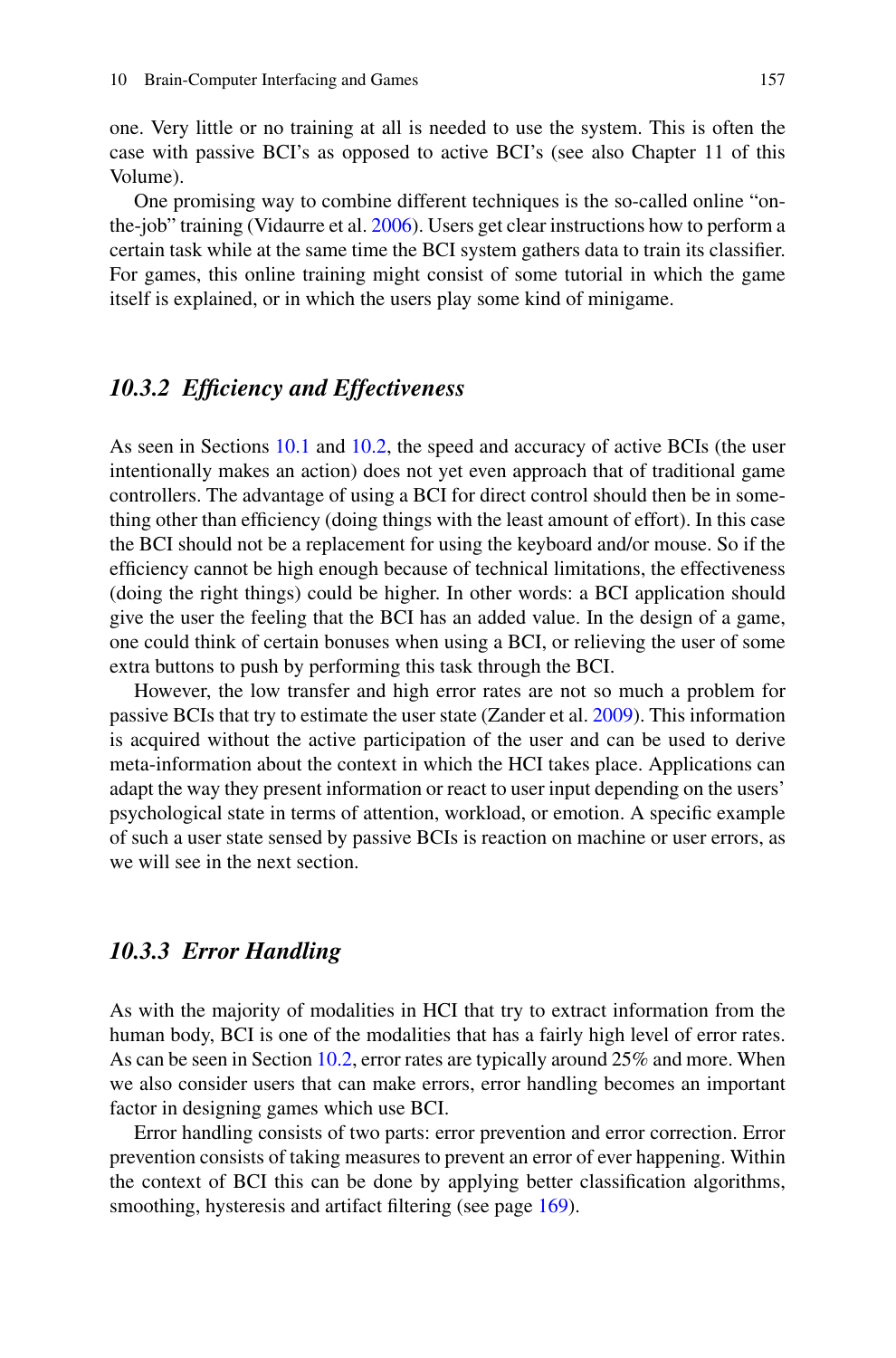For this section error, correction is of particular interest. With the use of error related negativity (ERN) it is possible to detect that a user is conscious of his error and undo the previous movement (Ferrez and Millán [2008](#page-25-0)). One way to implement this in the design of a game is to use it as a "rewind" function which breaks the strict timeline often incorporated into games. This calls for creative game design but can also lead to more immersive games. The user can interact with the game in a completely different way. This kind of interaction might even be applied without the user being aware of it: at some point the user will be conscious of his fault and the BCI will have recognized it already. In other applications it can be used as a more classical method of error correction and/or improve the system's perceived accuracy.

## *10.3.4 Satisfaction*

Satisfaction is often said to be heavily influenced by acceptance and success of the system (Rushinek and Rushinek [1986;](#page-27-0) Goodwin [1987](#page-25-0)) which can be attributed to the system's effectiveness and efficiency. Of course, there are also social aspects and the personal preferences of the user involved (Lucas [1975;](#page-26-0) Ives et al. [1983;](#page-25-0) Hiltz and Johnson [1990](#page-25-0)).

In the context of BCI games we can consider satisfaction to be the end result of all of the design choices that were made, the functionality of the game, the ease with which the user could learn and memorize the control of the BCI and with what accuracy they could control the game. In other words, satisfaction can be seen as everything the user experienced during the game.

The user satisfaction after playing a game can be measured, for example, by using a post-game questionnaire (IJsselsteijn et al. [2008\)](#page-25-0) for quantitative, or by interviewing the user for a more qualitative, analysis. Both can lead to interesting findings on the BCI game. For an example of a quantitative analysis, in van de Laar et al. [\(2009](#page-28-0)) it was found that users liked the challenge of imagining movements, but were also quickly mentally tired by performing this task.

Besides using the quite reliable method of administering questionnaires to measure the user experience, an interesting possibility to measure certain parts of the user experience is to let the BCI itself measure whether the user is satisfied or not. In Garcia Molina et al. [\(2009](#page-25-0)) it is shown that certain moods can be recognized. Especially if the system then adapts itself, depending on what the user feels, such a kind of feedback loops can be helpful in creating a satisfying user experience. This system might be able to make certain choices in HCI design or in the machine learning and classifying techniques it uses, specific for every user. This might open up completely new ways of playing and interacting with games. In turn, this would lead to user-specific games with fine-tuned parameters for different aspects of the game. With such a great feature implemented, BCI games will have an advantage over traditional games which will boost acceptance and popularity.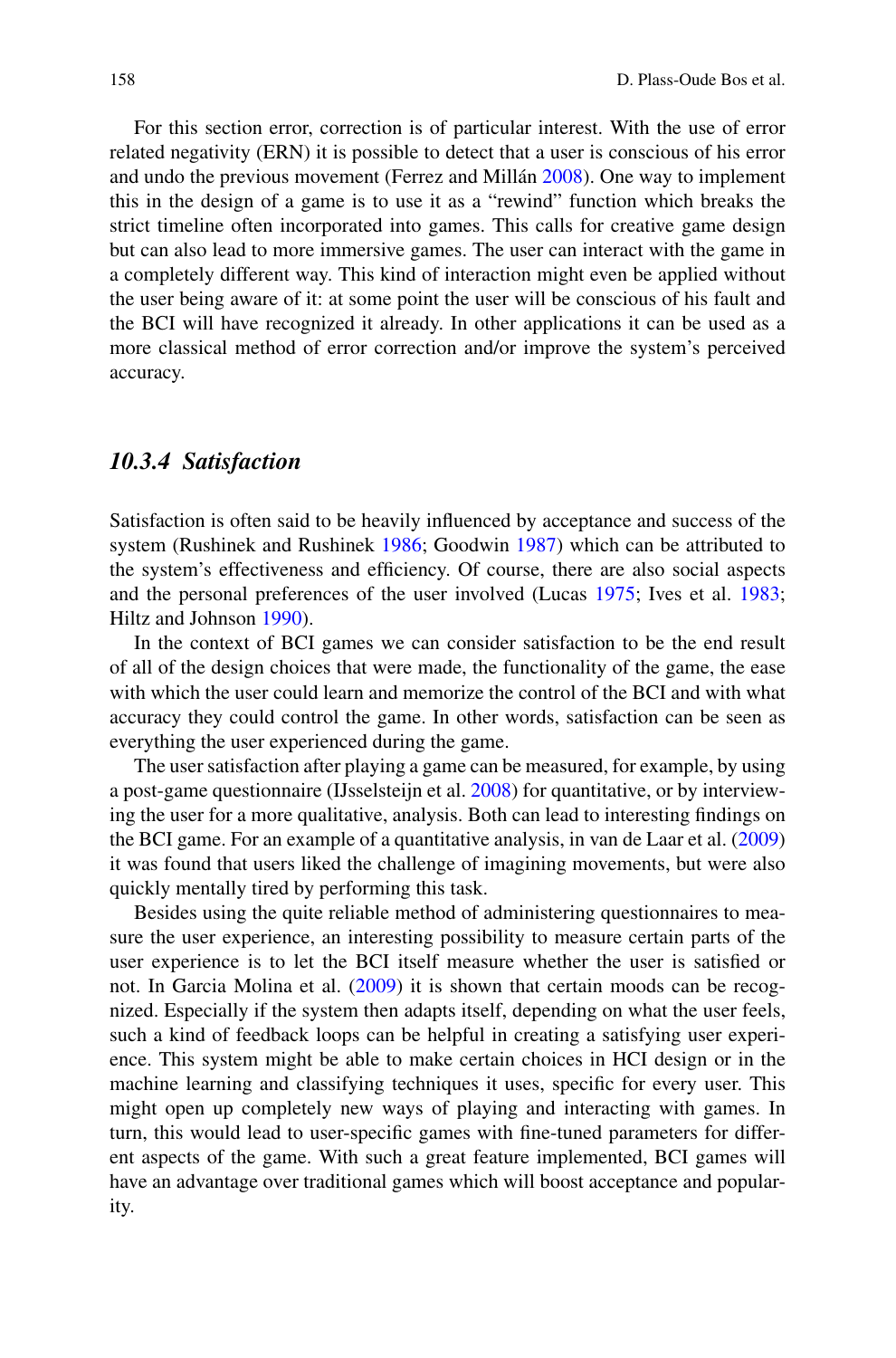## **10.4 BCI for Controlling and Adapting Games**

So far in this chapter we have discussed BCI games generally in the context of HCI research. In this section we would like to narrow the focus down to the research conducted and applications developed within our research team at the Human Media Interaction research group of the University of Twente. We will touch on the critical issues of user experience, affective BCI games, BCI for controlling games, intuitiveness and multi-modality in BCI games.

#### *10.4.1 User Experience*

Today, BCI research is still investigating the extent of the performance this technique can achieve. A lot of research effort is spent on improving speed and accuracy, but in spite of the many BCI applications created for healthy people, the HCI aspect of them is still often overlooked. As already stated in the previous section, how the user feels about using a particular BCI paradigm, and about using it for a particular task, can have a great influence on the acceptance of this new technology.

BCIs for healthy users have to deal with a different environment, and therefore different challenges, different from BCIs for patients. Differences in the environment can be split into the effect the environment has on external user behaviour during gameplay (moving, shouting, sweating), and more internal effects (changes in the user state due to the game, such as, frustration, boredom or anger).

In our research group, a simple platform has been developed to test and demonstrate BCI in a game environment. BrainBasher, as this setup is called, was initially used to compare the user experience for keyboard interaction with imaginarymovement control (Oude Bos and Reuderink [2008\)](#page-27-0). More recently, it was used to compare imaginary and actual movement as paradigms to control the game (van de Laar et al. [2009](#page-28-0)). See the case description below:

#### **10.4.1.1 Application: BrainBasher**

In 2008, we conducted research to find out what the differences were in user experience and in performance, between real and imagined movement in a BCI game. This was one of the first BCI studies in which not only the speed and accuracy of the paradigms used was considered, but also the user's affect through the use of a post-game questionnaire. The BCI game used for this research was BrainBasher (Oude Bos and Reuderink [2008](#page-27-0)). The goal of this game is to perform specific brain actions as quickly as possible. For each correct and detected action you score a point.

The goal is to score as many points as possible within the limited amount of time. For the actual-movement task users must lay both hands on the desk in front of them. When the appropriate stimulus appears they have to perform a simple tapping movement with their whole hand. When performing the imagined movement task, users are instructed to imagine (feeling) the same movement, without actually using any of their muscles.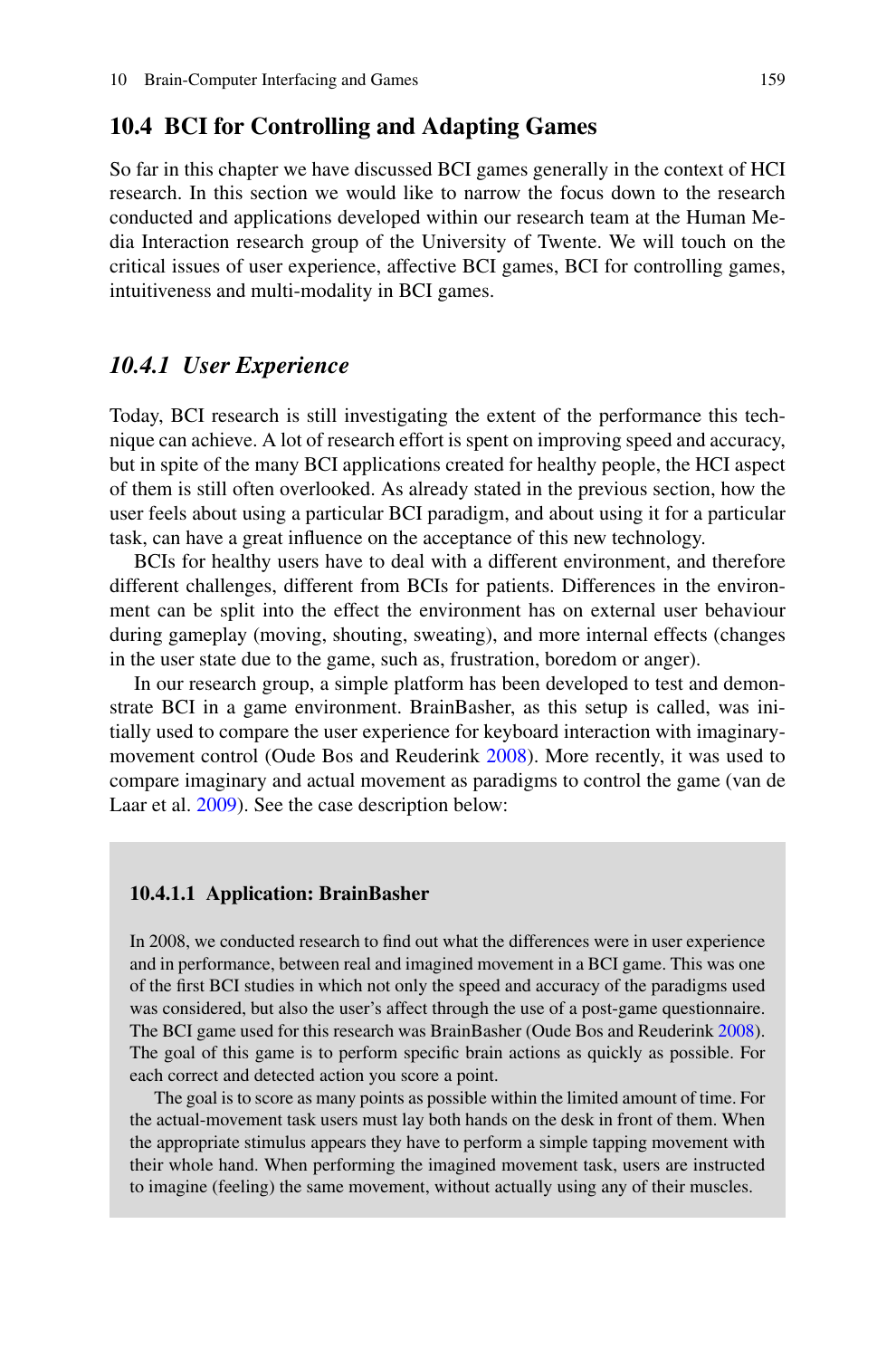

A screen capture of a BrainBasher game session, showing the score, the current target task, and feedback on previous and current brain activity.

Twenty healthy persons participated as test subjects in this study. The average age across the group was 26.8 years, 50% was male and 50% was female.

Our experiment consisted of two conditions: actual movement and imagined movement. The order of performing actual and imagined movement was randomly assigned for each subject respecting equal groups for each order. Each part consisted of one training session, in order to create a user-specific classifier, followed by one game session, after which the subject filled in a user experience questionnaire. This questionnaire was designed based on the Game Experience Questionnaire (GEQ) developed at the Game Experience Lab in Eindhoven (IJsselsteijn et al. [2008\)](#page-25-0).

Results show that differences in user experience and in performance between actual and imagined movement in BCI gaming do exist. Actual movement produces a more reliable signal while the user stays more alert. On the other hand, imagined movement is more challenging.

## *10.4.2 Passive BCI and Affect-Based Game Adaptation*

Despite the increasing numbers of controller buttons and various ways to provide input to the computer, HCI in its common form is a highly asymmetrical exchange of information between user and machine (Hettinger et al. [2003\)](#page-25-0). While the computer is able to convey a multitude of information, users are rather limited in their possibilities to provide input. Specifically, the flexible incorporation of information on contextual factors, such as the users' affective or cognitive states, into the interaction remains difficult. Such flexibility might be seen as one of the hallmarks of a natural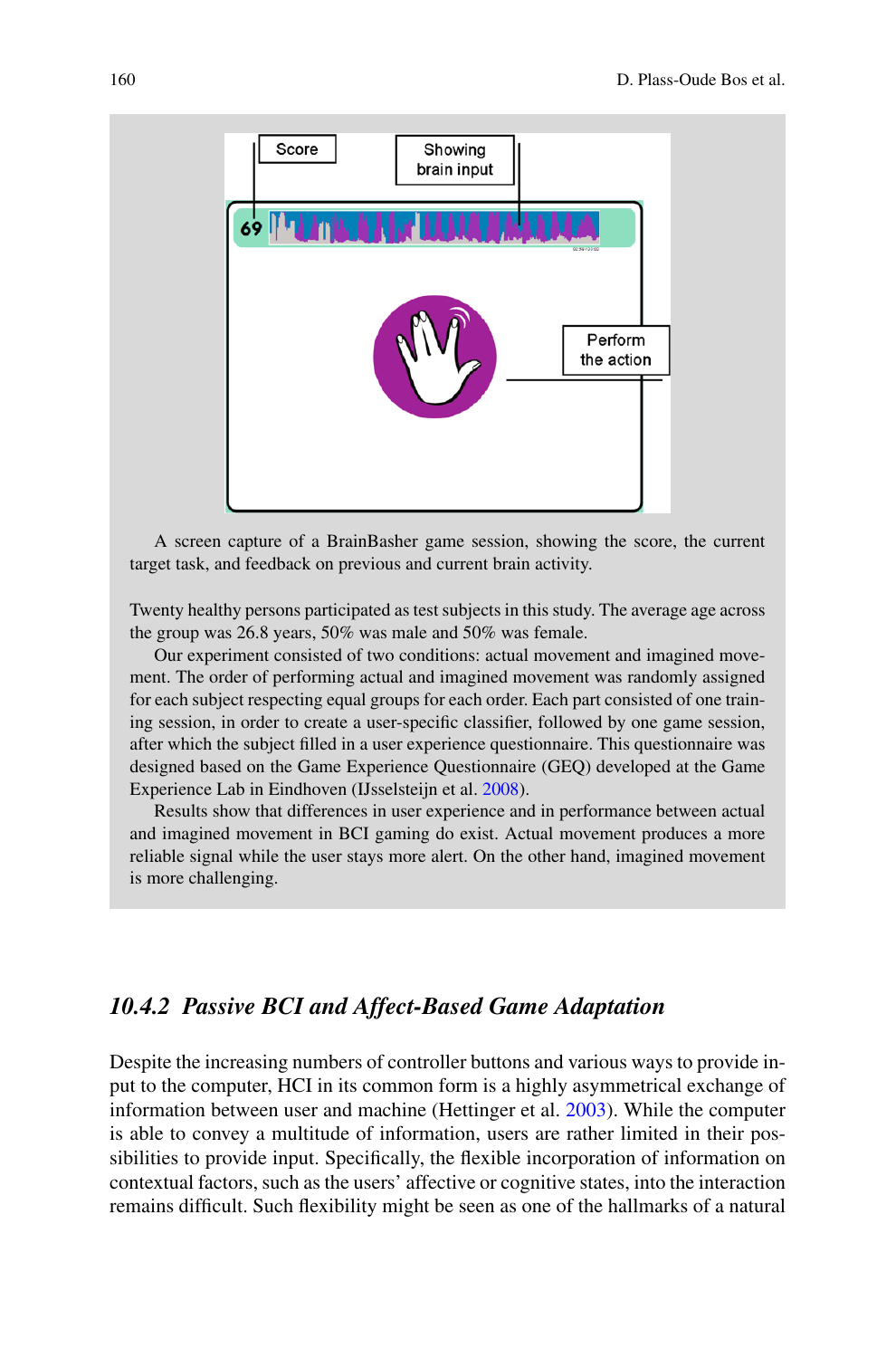interaction between humans, and would add great value when available in HCI, in particular to improve the user experience. For example, when humans are playing together, one can realize that the other is bored or frustrated and subsequently adapt their behaviour accordingly to motivate the other player again.

There are multiple ways to optimize user experience in games. Saari et al. [\(2009](#page-28-0)) introduce the term "psychological customization" and suggest the manipulation of the story line or the presentation of games to realize a user-specific affective adaptation. Knowledge about the user profile, task and context can be used to regulate the flow of emotions as narrative experiences, to avoid or limit negative emotions harmful to user experience (or health), to respond to observed emotional states (e.g., to maintain challenge), or to deliberately create new combinations of emotional, psychological states and behaviour. For the online adaptation to the user during the game, however, a reliable and robust estimation of the affective user state is imperative. Unfortunately, despite their increasing computational capacities and sensory equipment (camera and microphone), modern computers are limited in their capability to identify and to respond appropriately to the user state.

Some applications try to take user states into account using indirect measures, mostly behavioural indicators of efficiency. Examples are speed boosts for players that are fallen behind in racing games ("rubber banding"), to keep them engaged, or the adaptation of number and strength of opponents in first person shooter games according to the performance of the player. These techniques make assumptions about the relation between in-game performance and user states. And while these assumptions might hold most of the time and for most of the users, they are only rough estimations and can lead to misinterpretations of user states. Such behavioural estimates could be complemented by more direct methods of user state estimation.

#### **10.4.2.1 User State Estimation**

The automatic recognition of affective user states is one of the main goals of the field of affective computing (Picard [1997](#page-27-0)), and great efforts have led to promising results for user state estimation via behavioural and physiological signals. The principal possibility of deriving information about affective user states was shown for visible and audible behaviour (Zeng et al. [2007\)](#page-29-0). Alternatively, and especially in the absence of overt behaviour, one can observe physiological responses of the user, for example heart rate, respiration, or perspiration to derive the user's affective state (Picard et al. [2001](#page-27-0); Benovoy et al. [2008;](#page-24-0) Kim and André [2008](#page-25-0)). Interestingly, it was shown that game-related user states, such as boredom, flow, and frustration, can be differentiated via physiological sensors (van Reekum et al. [2004;](#page-28-0) Mandryk et al. [2006](#page-26-0); Chanel et al. [2008](#page-24-0); Nacke and Lindley [2008](#page-27-0); Tijs et al. [2009\)](#page-28-0). However, all of those measurements are indirect and thus potentially modulated by a number of factors. Behaviour, for example, can be scarce in HCI or biased due to the (social) context. Physiological signals are influenced by exercise, caffeine and other factors. Neuro-physiological sensor modalities on the other hand, while not being free of those influences, enable a more direct recording of affective experience.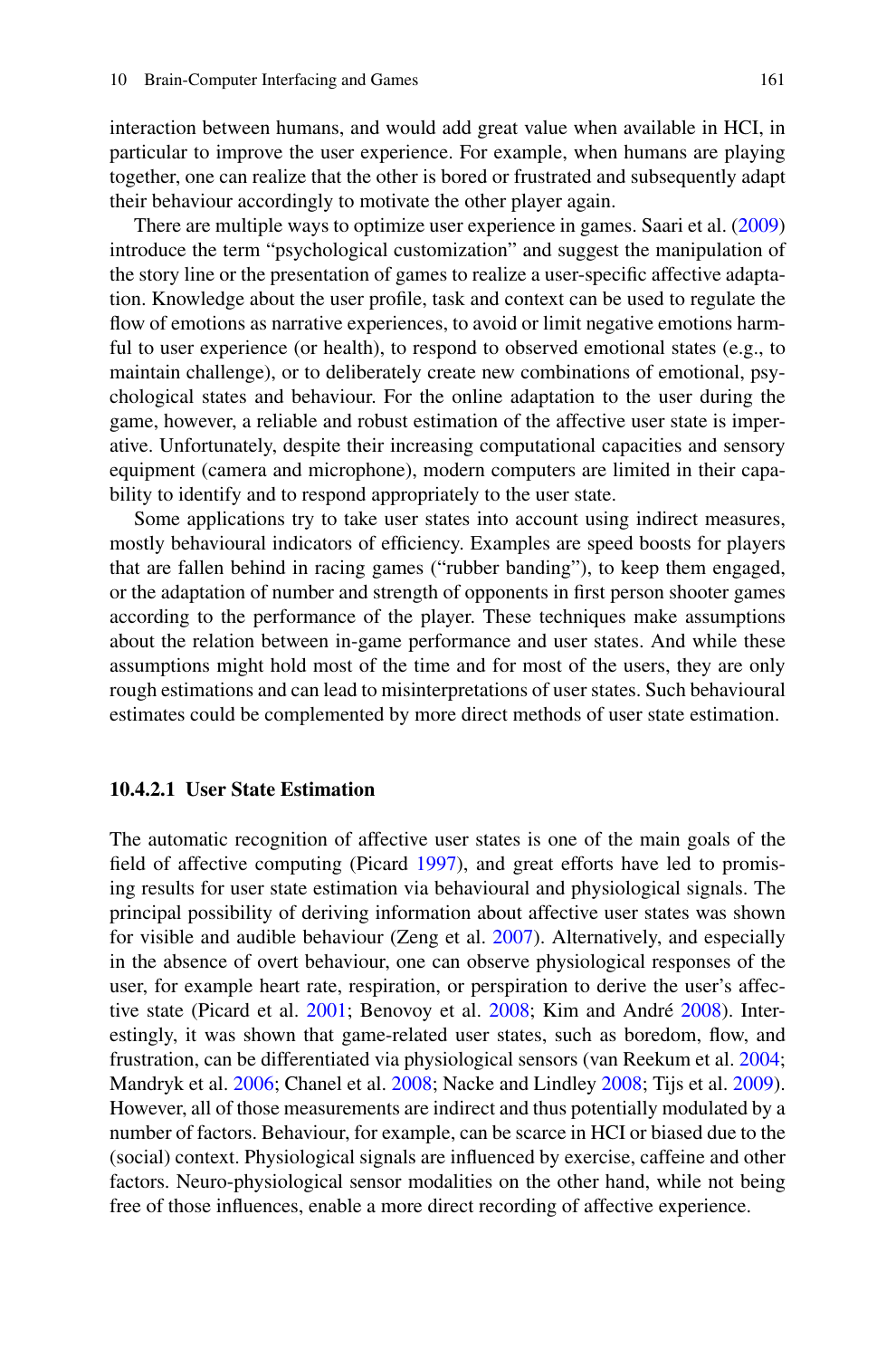Affective neuro-science has shown the capability of EEG to discriminate between affective states (Davidson [1992;](#page-25-0) Müller et al. [1999;](#page-27-0) Keil et al. [2001;](#page-25-0) Marosi et al. [2002;](#page-26-0) Aftanas et al. [2004\)](#page-24-0). These neural correlates of affective processes are explained and predicted by cognitive appraisal theories (e.g. Sander et al. [2005](#page-28-0)). These associations between EEG and affective processes suggest the viability of neurophysiology-based affect classification. Accordingly, several studies showed that such a classification is in principle possible (Chanel et al. [2006,](#page-24-0) [2009;](#page-24-0) Lin et al. [2009\)](#page-26-0). Chanel et al. [\(2006](#page-24-0)) even showed that EEG contributes additional information about the affective state to physiological sensor modalities, and that a fusion of both sensor modalities delivers the best classification performance.

It has to be noted that many of those (neuro-)physiological studies are still done in a very simple and controlled context. This has implications for the applicability of the techniques in a real-life context. As in other BCI fields, affective BCI also has to deal with artifacts and other noise sources in order to deliver robust and reliable measurements. Additionally, the complexity of affective and cognitive processes requires special care in design and analysis of such experiments inducing specific user states to ensure the validity of the induced states (van den Broek et al. [2009;](#page-28-0) Fairclough [2009\)](#page-25-0). So, if measurements are to be collected in more realistic scenarios, the risk of possible confounds increases and endangers the reliability of the psychophysiological inferences intended.

Two fundamental issues associated with the reliability of affect classification are those of specificity and generality. That is, it is important to identify physiological markers or patterns that are specific to the target emotions (e.g., independent of the method of elicitation), but that general over different contexts (e.g., laboratory versus real world). Especially for neuro-physiological measures, the independence of measurements from a specific elicitation or the tasks participants are performing cannot be assumed. To test it, experiments could use carefully constructed multimodal stimuli (Mühl and Heylen [2009](#page-27-0)) to manipulate affective states via different stimulus modalities. On the other hand, a measurement of physiological correlates in the context of different tasks and environments might provide evidence for their context-independence. In this respect, computer games offer an interesting research tool to induce affective states, as they have the potential to immerse players into their world, leading to affective reactions.

#### **10.4.2.2 Application: AlphaWoW**

In Alpha-World of Warcraft (alphaWoW) affective signals couple the mood of the player to her avatar in an immersive game environment. Alpha activity recorded over the parietal lobe is used to control one aspect of the game character, while conventional controls are still used for the rest.

World of Warcraft<sup>®</sup> is a very popular massively-multiplayer online roleplaying game (Blizzard Entertainment®, Inc [2008\)](#page-24-0). For our application, the user plays a druid who can shape-shift into animal forms. In bear form, with its thick skin, the druid is better protected from physical attacks, and is also quite the fighter with sharp claws and teeth.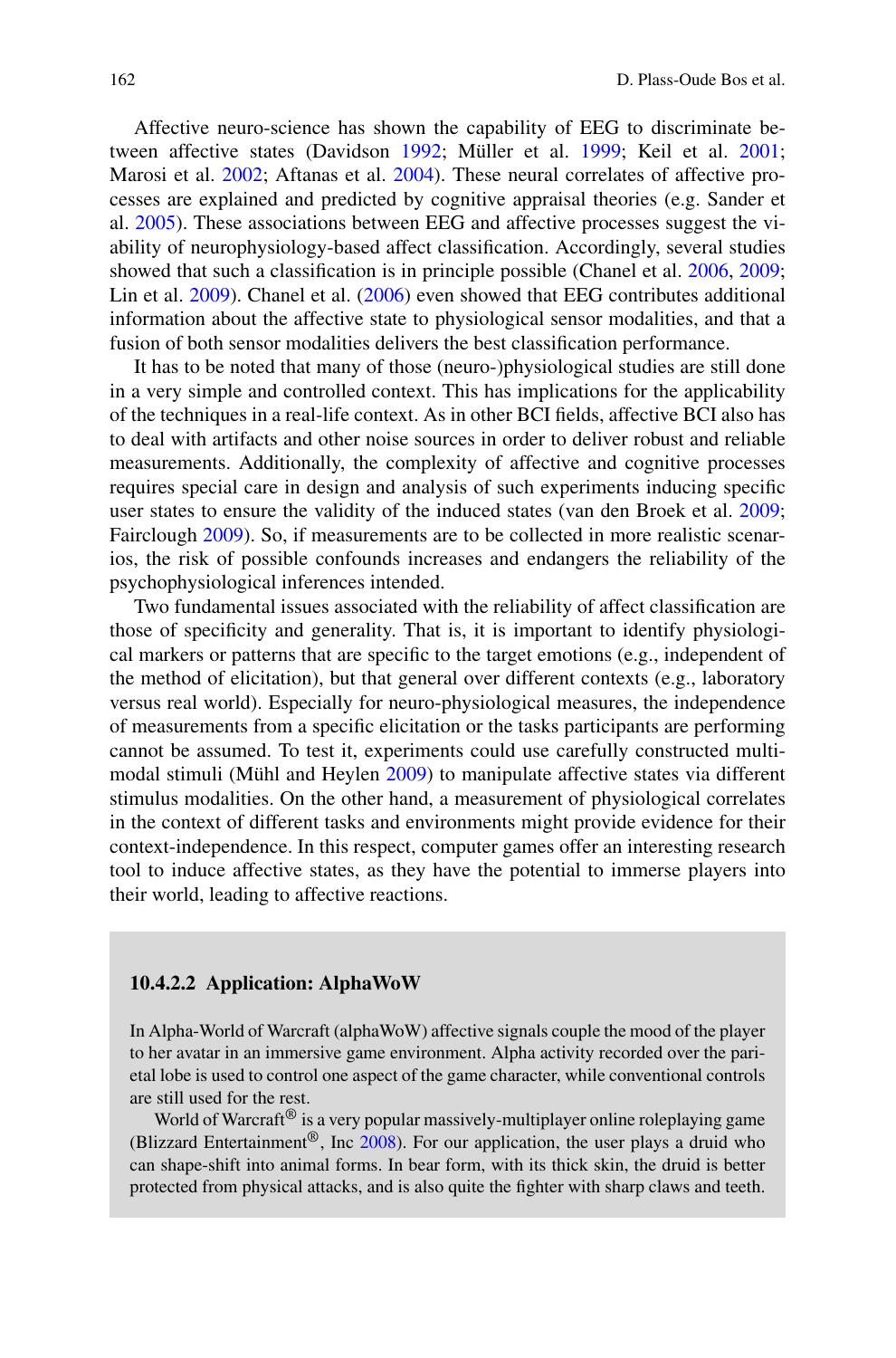In her normal elf form, she is much more fragile, but can cast effective spells for damage to knock out enemies from a distance as well as to heal herself. In alphaWoW, the shifting between these shapes is controlled by the user's alpha activity.



A user playing World of Warcraft using both conventional controls and brain activity to control her character in the game.

How changes in alpha activity are experienced by the user, depends on the location where the activity is measured. According to Cantero et al. ([1999\)](#page-24-0), high alpha activity measured over the parietal lobe is related to a relaxed alertness. This seems a beneficial state of mind for gaming, especially compared to drowsiness, which is said to be measured frontally. The premises for mapping alpha to shape-shifting in the game was that the opposite of this relaxed state would be some kind of sense of stress or agitation. Agitation would have a natural relation to the bear form, as the bear is eager to fight, whereas the relaxed alertness would be a good match for the mentally-adept night elf.

An example of a game that is used to induce mental states is the Affective Pacman game (Reuderink et al. [2009](#page-27-0)). This games induces frustration in users by manipulating the keyboard input and the visual output. During the experiment, users regularly rate their emotions on the valence, arousal and dominance dimensions (Morris [1995](#page-27-0)). In addition to these ratings, important events in the game—such as dying, scoring points and advancing a level—are all stored, and can be analyzed for correlations with the EEG and physiological sensors.

#### **10.4.2.3 The Application of User State Estimates**

Once the measurability and classifiability of specific psychological concepts, for example boredom, engagement and frustration, are shown in a context related to a specific application, the recognition technique can be integrated in a cybernetic control loop. The determination of the reaction of the application now allows the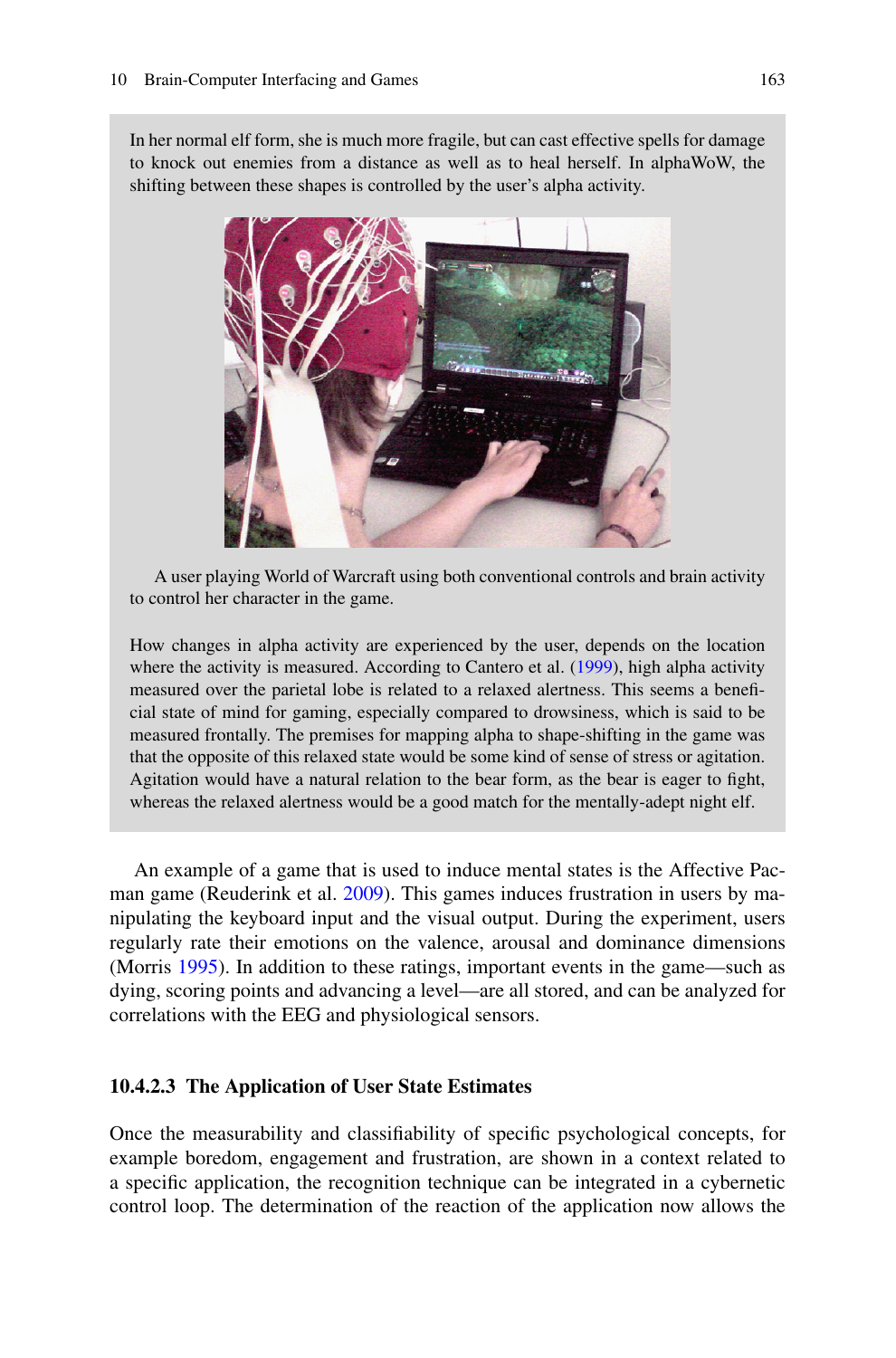incorporation of the current user state. With models guiding the dynamic behaviour of the application according to the effect aimed for (potentially a specific user state or positive experiences in general), affective-BCI-enriched interaction could be a more natural, efficient, and enjoyable activity.

Combining behaviour dependent and independent indicators of user state might lead to more robust and more reliable state recognition and thus to more effective game adaptations. Affective BCI could qualify for such a system as a fast and sensitive method to directly measure affective states. Evidence for the value of the adaptation of game difficulty based on physiologically determined anxiety level was found by Liu et al. ([2009\)](#page-26-0) in the form of a reduced anxiety level, higher user satisfaction, increased feeling of challenge, and higher performance. A similar result was found in a study monitoring facial expressions to discriminate between positive and negative affective states (Obaid et al. [2008\)](#page-27-0).

The neuro-physiological inference of the user's affective and cognitive state might also help to increase safety and efficiency in work environments. This particular perspective will be discussed in Chapter 12 of this Volume.

### *10.4.3 BCI as Game Controller*

While using a BCI to measure mental state is the most valuable way to integrate BCIs in games—a new information source is tapped—a BCI can be useful as a traditional game controller. To act as a game controller, the predictions of the BCI need to be translated into meaningful commands in a way that enables fluent game play. This implies that commands have to operate at the correct time scale, are issued with minimal delays, and are invariant to changes in user state. We will now explore these implications in more detail.

#### **10.4.3.1 The Time Scale of a BCI**

The time scale on which commands are issued needs to be congruent with the game. For example, in slow-paced games, fewer commands are issued during a unit of time, and the BCI output can be interpreted in a similar slow fashion by filtering out the fast changes in the BCI output. A faster-paced game might require quick responses, and hence short spikes in output are required for control. The slow changes in the output would work counter-productively, as they would make the game biased to a specific action. Some BCI paradigms are inherently more suitable for slow games (sensorimotor-cortex rhythms), others are more suitable for fast-paced action (the lateralized readiness potential, LRP). See Table [10.2](#page-16-0).

An example of a game that requires operation on a small timescale is Affective Pacman (see Application: Affective Pacman). Control in our Affective Pacman game is analyzed using the lateralized readiness potential (LRP). For this game, multiple commands are usually issued within one second. This requires a BCI that can respond quickly but is insensitive to changes that take place on the minute scale.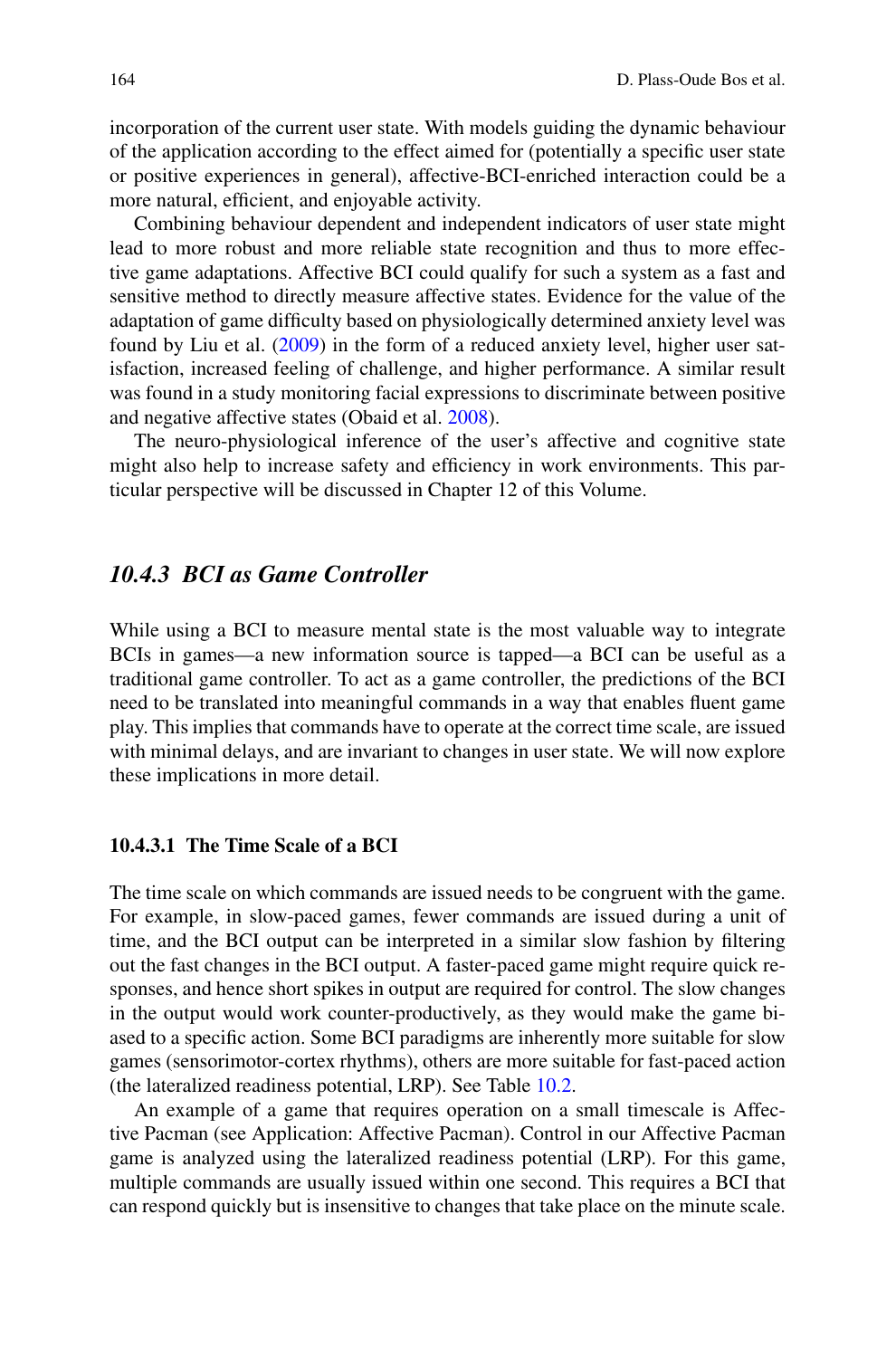<span id="page-16-0"></span>**Table 10.2** Overview of BCI paradigms information transfer rates (ITR), and the timescale they operate on, sorted on latency. This table is based on the median values for the ITR and the latency from Tonet et al. ([2008,](#page-28-0) Table 2). As LRP was not presented in the overview of Tonet et al., we used numbers from Krepki et al. ([2007](#page-26-0)) to illustrate negative latencies. EMG was added as reference modality

| Paradigm                    | ITR (bits/min) | Latency (sec) |  |
|-----------------------------|----------------|---------------|--|
| <b>LRP</b>                  | 20.            | $-0.120$      |  |
| P300                        | 28.2           | 1.58          |  |
| <b>ERD/ERS</b>              | 28.8           | 1.5           |  |
| <b>SSVEP</b>                | 26.4           | 2.10          |  |
| Sensorimotor cortex rhythms | 16.8           | 2.20          |  |
| <b>SCP</b>                  | 3.6            | 65.75         |  |
| (EMG)                       | (99.6)         | (0.96)        |  |

Alternatively, AlphaWoW (see Application: AlphaWoW) is an example of a game that operates on a large time scale. Alpha power requires at least a few seconds to be measured accurately. Therefore the game is most sensitive to changes in this time range; faster and slower changes are attenuated. Due to its time scale, alpha activity is less fit for fast-paced commands.

In order to adapt the system to changes in brain activity that occur over a longer period of use, and also to individual differences in brain activity, z-score normalization is applied to the measured alpha band power values. As a result, even if a user has a tendency for, for example, high alpha values, they will still be able to change into a bear. This is because the system looks at changes relative to the observed situation. The game is sensitive to medium-term changes, and adjusts itself for long-term changes and differences between subjects.

In addition, short term changes—due to noise and artifacts—could result in frequent, involuntary shape shifting. In alphaWoW, three methods are applied to deal with this issue and make the interaction more deliberate: smoothing, hysteresis, and dwelling. With smoothing, the current value of alpha power is not only dependant on the latest measurement, but also on the two previous ones. However, the most recent band power value is still the most influential. This attenuates peaks caused by outliers. Hysteresis is applied to the mapping from alpha value to changing into elf or bear form. Alpha below a certain threshold results in a change to bear, and alpha above a certain level transforms the user into elf form. In between these levels no change occurs, giving the user some leeway, and only letting the more extreme values have an effect. Finally, the user also has to stay in the range of effect for a little while for the shape-shift to occur. This dwelling also reduces the effect of unintentional peaks in the values. Dwelling has not been applied to BCI before, but is not an unknown method for other interaction modalities, such as for pointing in gesture recognition (Müller-Tomfelde [2007](#page-27-0)). The combination of these measures make alphaWoW sensitive to intended changes, and robust against unintended short-term changes in the BCI output.

With alphaWoW, we have seen a few ways to adapt the time scale of the BCI to a game. Due to the nature of shape-shifting, small delays are not much of a problem in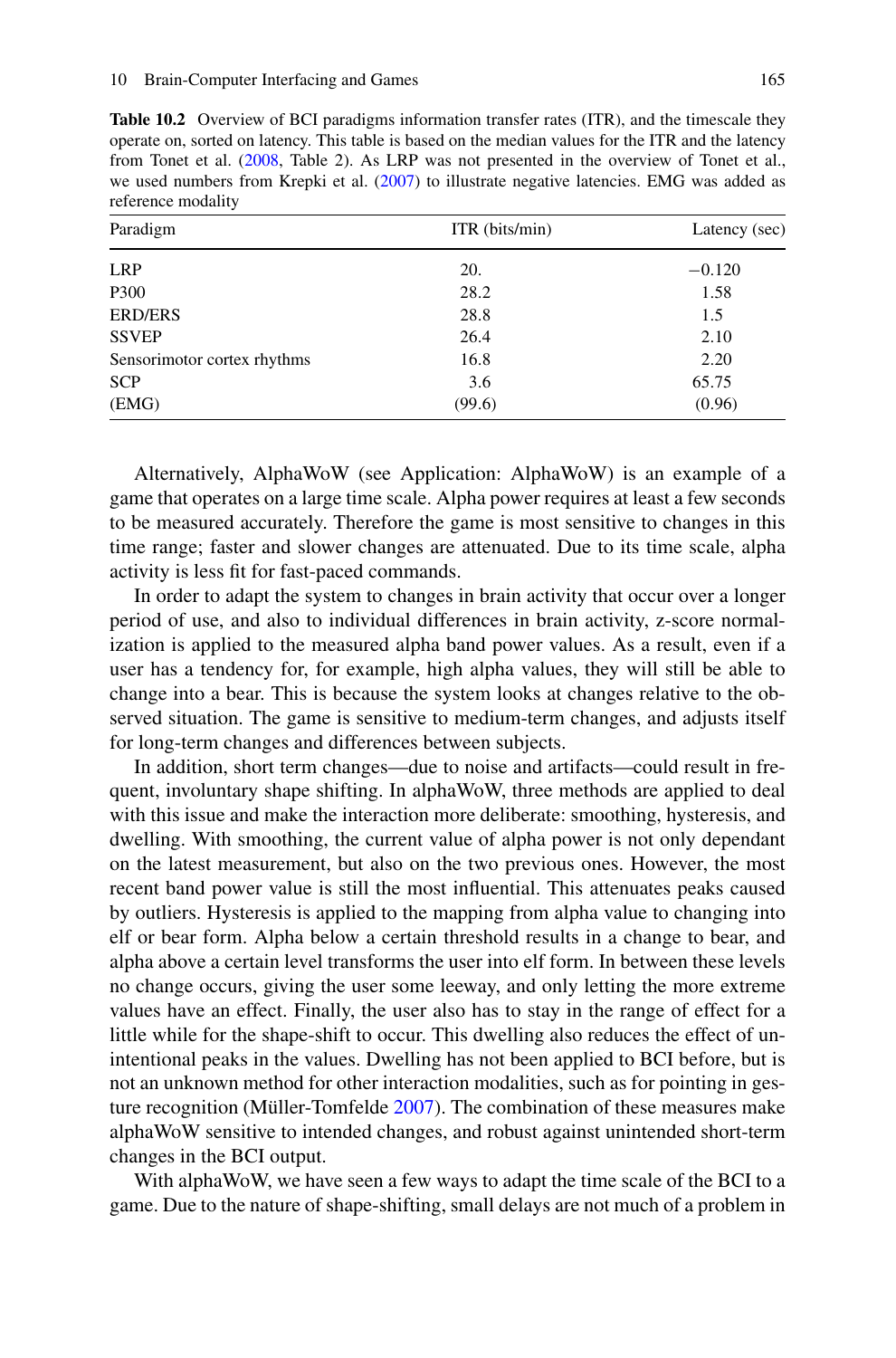alphaWoW. But for other games, the latency will have a huge impact on gameplay. Some latency is inherent in BCI control, as the brain signals need to be observed over a period before they can be analyzed. But in some paradigms, such as the LRP for actual movement, preparation can be observed before the actual action takes place. These characteristics could be exploited for fluent gameplay, resulting in potentially *negative latencies* (Krepki et al. [2007\)](#page-26-0). For slower paradigms, the only solution may be to backfit the command in the game history, resulting in only a visual delay, and not a semantic one. The translation of a working BCI to meaningful game commands will be the most challenging, and most import, aspect of building BCIs for games.

#### **10.4.3.2 Influence of Mental State on BCI**

A more complex challenge for BCI control is posed by the influence the content of the game can have on the mind of the player. It is very likely that the mental state of the player changes, as players often play games to relax, or are frustrated when they cannot win. This variability in user state cannot be eliminated, as it is the core of experiencing video games. The influence of mental state on BCIs is well known in the BCI community; changes in the ongoing EEG signal are often attributed to boredom (Blankertz et al. [2007\)](#page-24-0). Boredom during training can be eliminated to a degree by making training part of the game environment. Frustration is another mental state that will occur frequently during game-play, for example, caused by a challenge that is too difficult, or due to a BCI controller that malfunctions. This makes the influence frustration has on the EEG signal a very relevant and interesting topic. It has also been proposed to use the influence emotions might have on measured brain activity to enhance BCI operation, for example, by using emotion-eliciting pictures as SSVEP stimuli (Garcia Molina et al. [2009\)](#page-25-0).



Affective Pacman is a Pacman clone, controlled using only two buttons; one to turn clockwise, and one to turn counter clockwise. For short periods, the buttons act unreliable to induce frustration.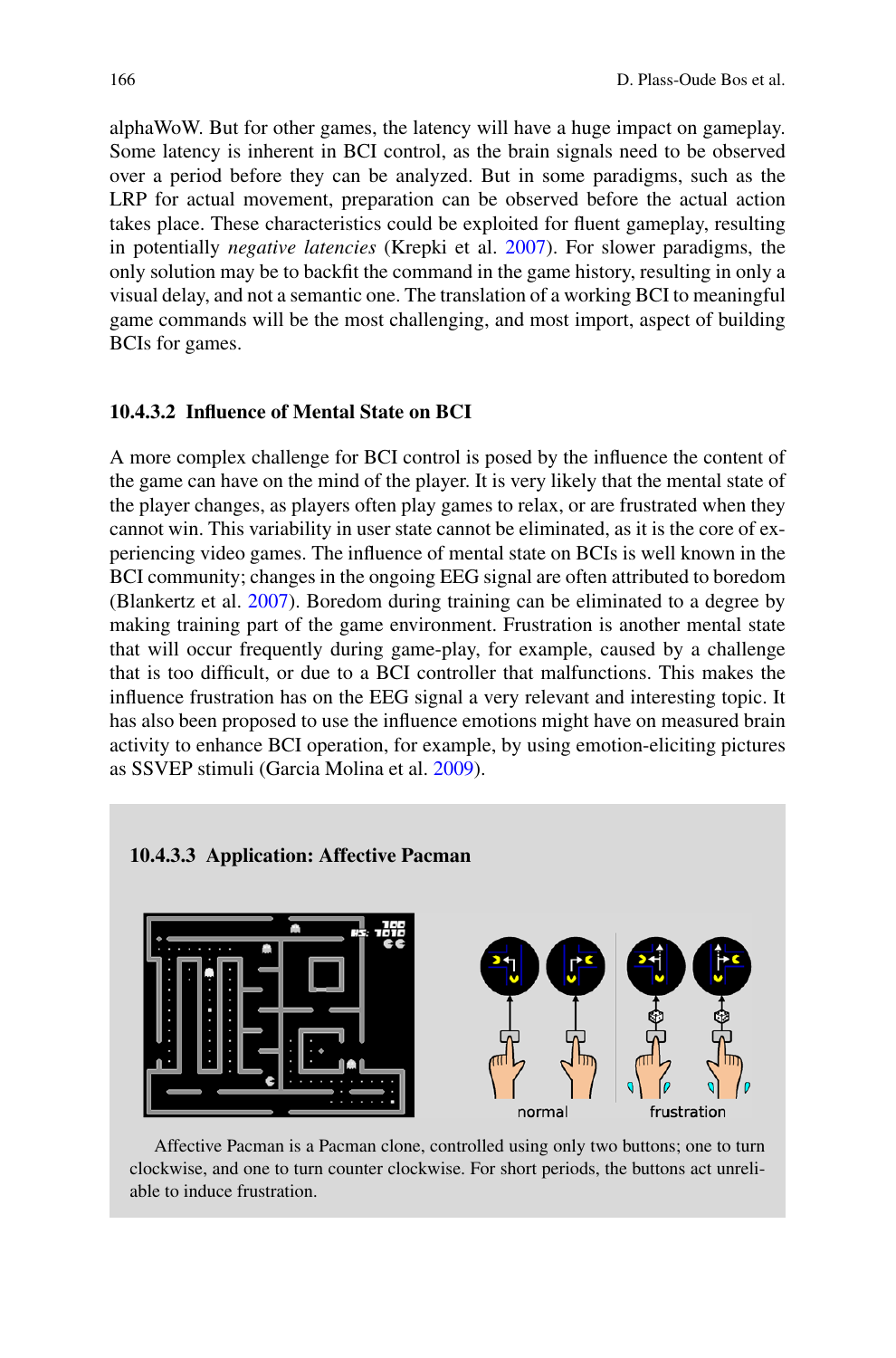In our Affective Pacman game (Reuderink et al. [2009\)](#page-27-0), we induced frustration in a Pacman game to measure the potential influence of frustration on BCI performance. Frustration was induced by simulating a malfunctioning keyboard for a few minutes, interspersed with periods of normal game control. Self assessments indicate more negative mental states during the frustration condition.

Results indicate increased BCI accuracy during the frustration condition for ERD/ERS based classification.<sup>2</sup> For the (better performing) LRP classification, no influence of frustration was found. User frustration does not seem to pose a problem for BCI operation, but more research is needed to investigate if this generalizes to other context and other BCI paradigms.

To counter the effect of boredom on the (necessary) training of BCI systems, the training can be made part of the game (Nijholt et al. [2009\)](#page-27-0). During the start-up phase of the game, players can start playing using more traditional modalities such as keyboard and mouse. During this phase, the BCI collects training data, with groundtruth based on events in the game. A simple approach would be to use the key presses as ground truth for an actual-movement paradigm. The computer collects training data until a BCI can be trained with sufficient performance. BCI control is then enabled, while still allowing the user to continue playing with the keyboard. Slowly the influence of the keyboard can be decreased, until the player is playing using only the BCI. This approach keeps the online situation very similar to the training period, reducing the surface for generalization errors. More interesting game events can be used as well, for example, when the user casts spells by imagining (an EEG recognizable) spell, and subsequently presses the relevant button. This creates training data in a similar fashion, with EEG examples tied to ground truth (the button). When the BCI recognizes the spell successfully, the spell is cast before the button is pressed, again allowing a gentle transition from training to online performance.

## *10.4.4 Intuitive BCI*

There are many BCI prototype examples where the mapping between mental task and the in-game action are not intuitive. Lotte et al. [\(2008](#page-26-0)) map the task of imaginary foot movement to floating an object in the air. The Berlin BCI selects the best pair of mental tasks to map to two controls in the applications—without any respect to what actions it might actually get mapped to (Blankertz et al. [2008](#page-24-0)). This lack of logic in the mapping may reduce the measured performance, as the subjects will have to mentally translate what they want to do into the mental action they have to perform. The less natural this translation, the more time and effort it will take to actually perform the task. It does not help with the memorability of the mapping either.

<sup>&</sup>lt;sup>2</sup>To be published.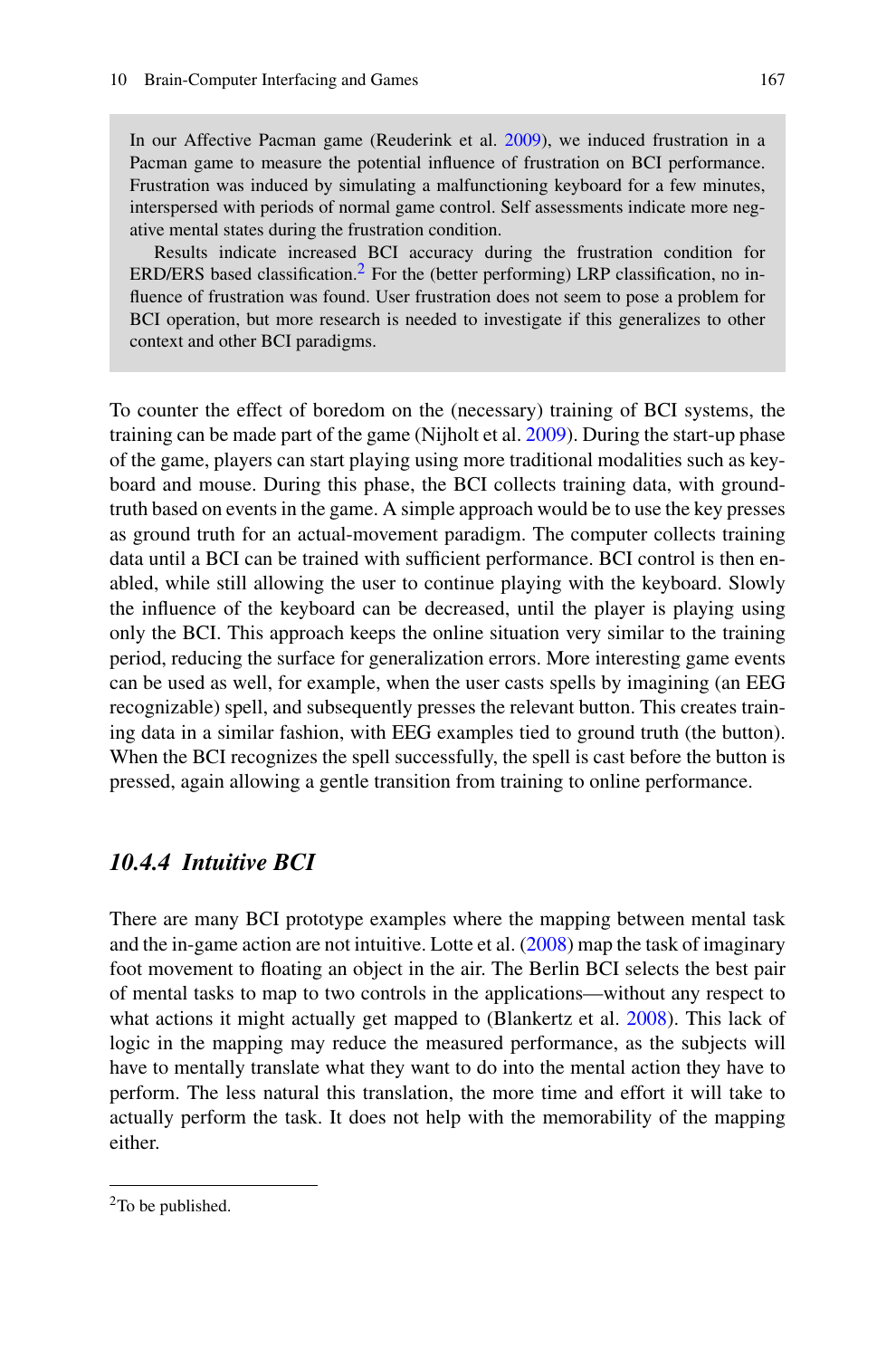<span id="page-19-0"></span>The BCI paradigms that are currently most common have only a limited applicability when one is trying to find intuitive mappings between the task and the in-game action. P300 and SSVEP are intuitive for visual, auditory, or haptic selection. Imaginary movement of the left hand is easily mapped onto moving your avatar to the left, and movement of the right hand to the right. But at the moment, there are not many alternatives. This means that it is important to keep our eyes open to possible new paradigms that might match all kinds of game interactions.

Beyond waiting for neuro-scientists to come up with the next best thing based on knowledge from cognition and neurophysiology, another option is to look at it from the user point of view. What would the user like to map to certain in-game actions, and is that perhaps something that can be recognized from EEG measurements? As users will not have knowledge about the neurophysiology that would help in choosing mental tasks that might be detectable, many of the ideas that they come up with may not work. On the other hand, when something does work, it will probably be more natural to use, considering the source.

Although people do take suitability of the task for the in-game action into account, the effort it takes to perform the task adds more weight to their preference. When the participant is given feedback as to how well the system can detect the mental task, that information outweighs all other considerations. One can imagine however that there is a break-even point from where the task takes more effort than users are willing to spend, even if the detection was certain to be correct. And even though the detection is this important to the user, one has to realize that although the detection can be improved with better hardware and better software, the mental task will remain the same.

#### **10.4.4.1 Application: IntuiWoW**

Based on some informal, open discussions we have had with a small selection of World of Warcraft® players, we decided to try the following three paradigms, to be applied to the same shape-shifting action as used in alphaWoW:

- 1. Inner speech: the user casts a spell in their mind, e.g. "I call upon the great bear spirit" to change into bear form, and "Let the balance be restored" to change back into the basic elf form.
- 2. Association: to change into a bear, the user tries to feel like a bear. To change into an elf, the user tries to feel like an elf.
- 3. Mental state: the user goes into bear form, they stress themselves out, and to return to elf form they relax. This task is similar to the tasks used in AlphaWoW, but this time it is not explicitly related to alpha power.

A series of experiments with these three paradigms was run for five weeks, with fourteen participants returning each week. The first week all participants were asked to just perform the tasks, without getting any feedback as to how well the system was recognizing any of it. In the last week everybody was given feedback, and in between half the group was given feedback and half was not.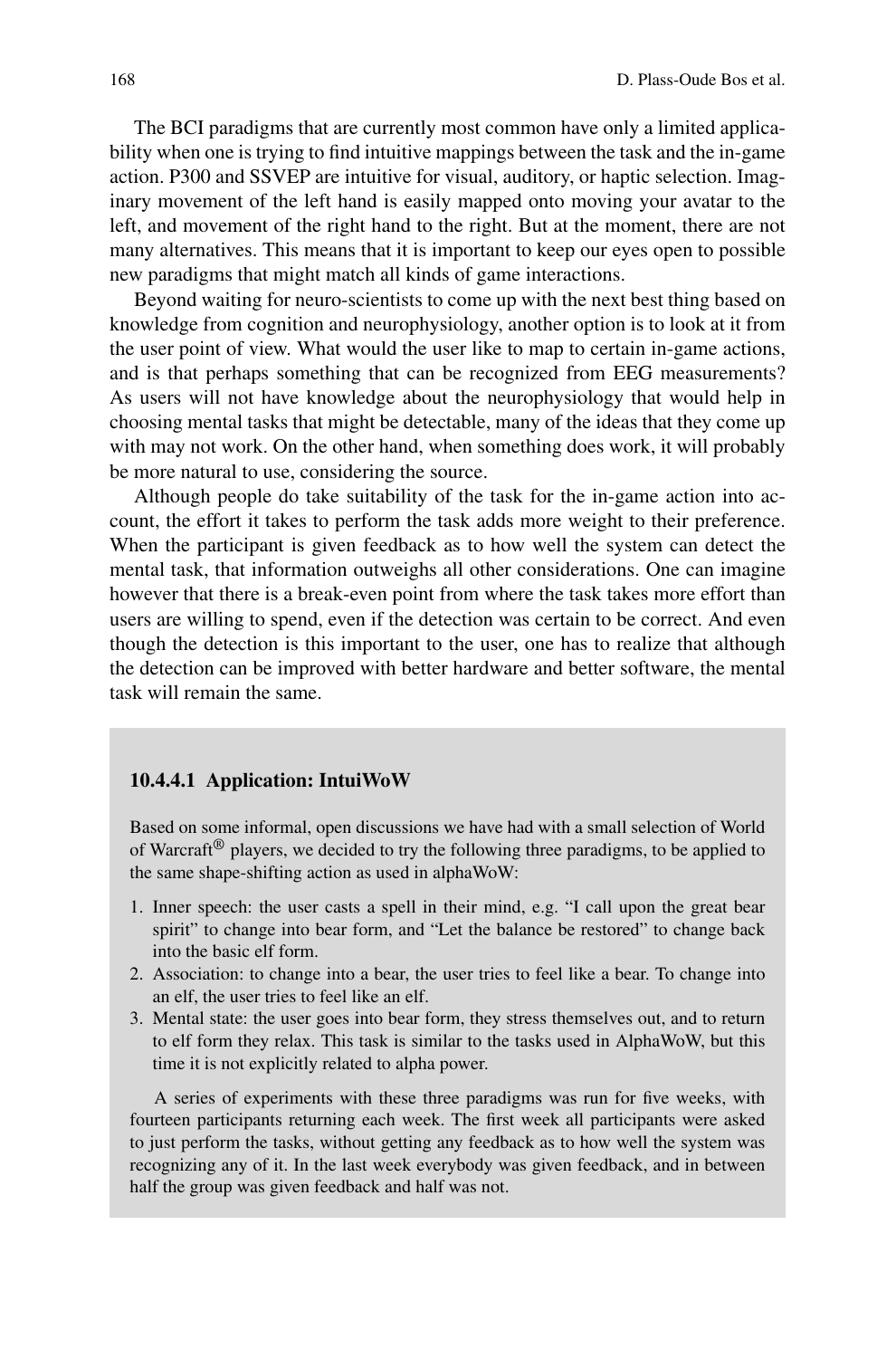<span id="page-20-0"></span>Results indicate interesting differences between the feedback and non-feedback groups. The mental state paradigm was well-liked by the feedback group, because of the accurate recognition by the system, but disliked by the non-feedback group because of the effort it took to perform this task. Also, people did not like to put themselves into a stressed state voluntarily. On the other hand, inner speech was liked by the non-feedback group as it was most like a magic spell, and took very little effort and concentration to do. Participants also considered this task to be the most easy to interpret. However, the feedback group quickly discovered that the current system was not well-equipped to detect this task, quickly moving this paradigm to the bottom of their list of preference. The association task set seemed generally well-liked, as people felt it fitted well with the game. It encourages the player to become one with the character they are playing, and to immerse in the game world.

## *10.4.5 Multimodal Signals, or Artifacts?*

In order to measure clean brain signals, BCI experiments are usually conducted in isolated rooms, where the subjects are shielded from electrical noise and distractions. Healthy subjects are instructed to behave like ALS patients; they are not allowed to talk, to move or blink their eyes, as these activities would interfere with the brain signals and the cognitive processes being studied. But such laboratory-based controlled setups are far from a natural environment for gamers (Nijholt et al. [2009\)](#page-27-0). To realize the ultimate automatic intuitive "think & play" game console (Lécuyer et al. [2008\)](#page-26-0), experiments should be conducted in a realistic HCI setting, which implies first a natural game environment, such as a private home or even outdoor public place, and second natural behaviour of the user.

In an ordinary computer game, the players would be situated in a home environment and express themselves—willingly or not—through mimics, gestures, speech and in other ways. The increase in body movement imposed or allowed by the game results in an increase in the player's engagement level (Bianchi-Berthouze et al. [2007\)](#page-24-0), so the reactions and movements would become more intense as the game gets immersive. Players would regularly receive auditory or visual feedback from the game. Additionally, in multi-player games, players interact with each other by means of talking, listening, and the like.

#### **10.4.5.1 Application: Bacteria Hunt**

During the eNTERFACE'09 Summer Workshop on Multimodal Interfaces, we started a project to build a multi-modal, multi-paradigm, multi-player BCI game. The project resulted in the Bacteria Hunt game in which the aim is to control an amoeba using arrow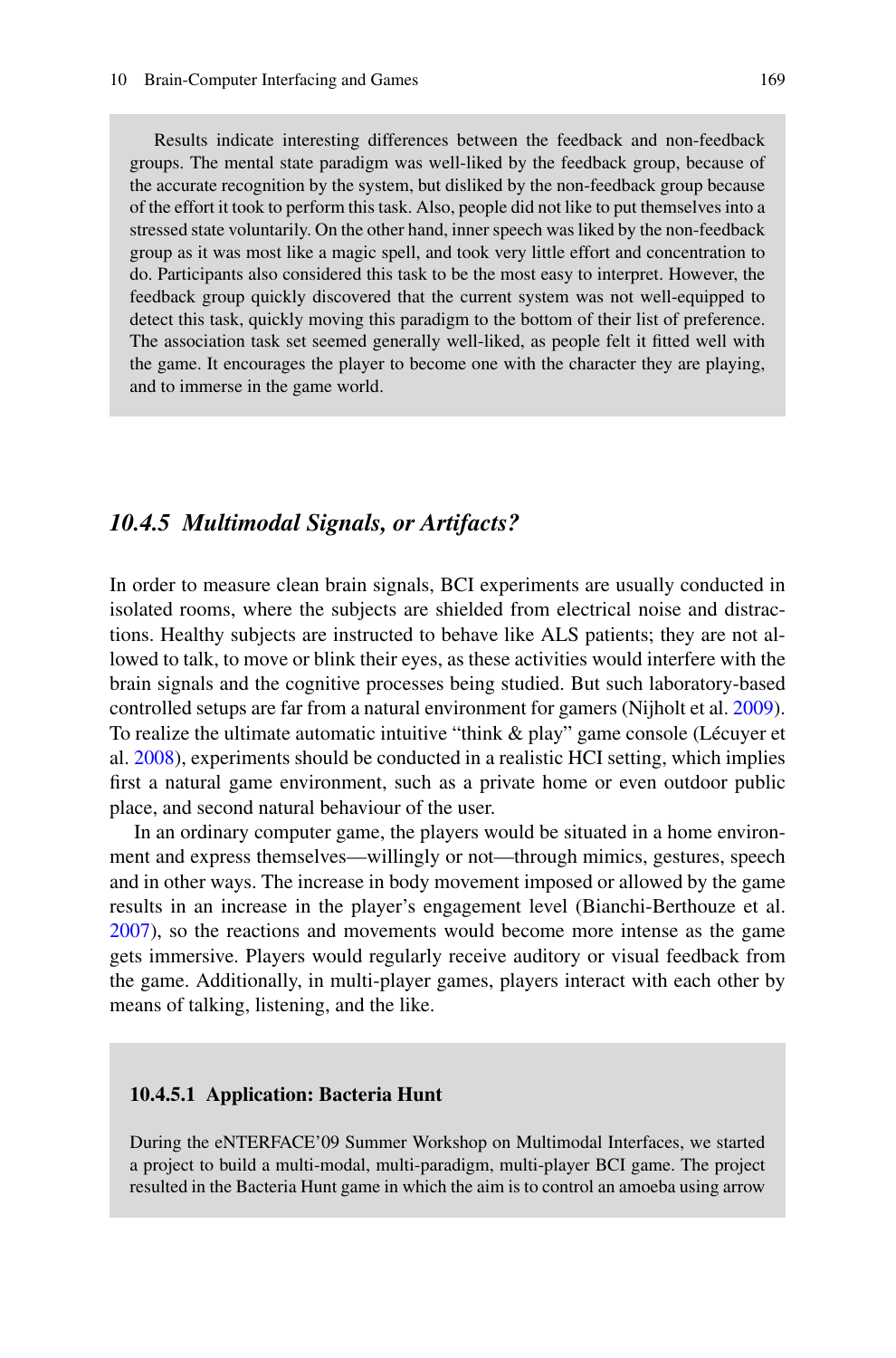keys and to eat as many bacteria as possible. Three versions of the game were implemented. In the basic non-BCI version, eating is accomplished by moving the amoeba on a bacterium and pressing the space key. In the second version, the relative alpha power of the player is also used. The high alpha measured at the parietal lobe is related to a relaxed alertness (Cantero et al. [1999\)](#page-24-0). In the game, the more relaxed the player is, the easier it is to control the amoeba. The third version adds a second BCI paradigm into the game: SSVEP. Eating is now performed by concentrating on a flickering circle that appears when the amoeba is on a bacterium.



A screen shot of the Bacteria Hunt game

The non-BCI version of the game allows the comparison of BCI and other modalities with respect to features such as enjoyment, ease, and exertion. The second version enables exploration of how well BCI can be used together with another modality keyboard in this case—and what implications this might have on concentration and performance matters. And by the third version of the game the critical issues that may arise due to using different BCI paradigms together—namely, the alpha power and the SSVEP—such as overlapping measurement sites and frequencies, ability to extract and decode information produced by complex brain activity can be investigated.

The feasibility of using BCI technology has already been proven with many applications (Section [10.2](#page-3-0)). The time has come to explore how BCIs can function in combination with other modalities, and whether it is realizable to use BCIs in real HCI environments. Recently, there was a study defining a set of guidelines to employ fNIRS in realistic HCI settings (Solovey et al. [2009](#page-28-0)). Another attempt was Bacteria Hunt, a multi-modal, multi-paradigm BCI game utilizing EEG, built and demonstrated during the eNTERFACE'09 workshop (Mühl et al. [2010\)](#page-27-0). We argue that this kind of research needs to be extended to cover multiple users, different modalities, different contexts, and different BCI paradigms and signal types.

Using EEG-based BCIs in combination with other modalities poses a few extra challenges due to the nature of EEG. One of these problems is that EEG sensors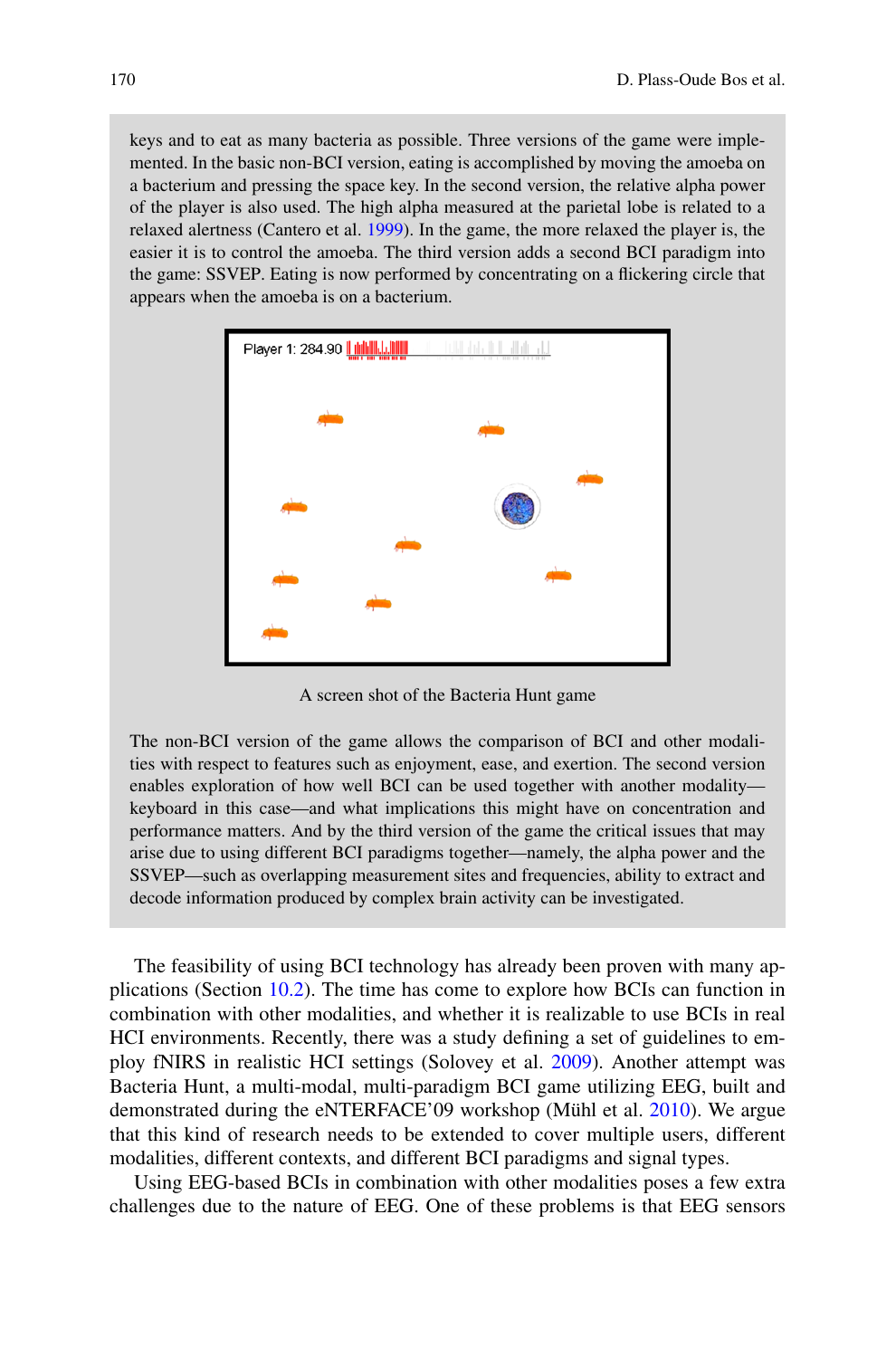tend to pick up other electrical signals as well, such as electrical activity caused by eye movements (electrooculogram, EOG), and electrical activity from muscle contraction (electromyogram, EMG). Especially BCI based on potentials, as opposed to BCIs based on band power (such as ERD/ERS based BCIs) can suffer from the big amplitude change caused by eye movements and eye blinks. As we cannot ask that a player stops eye movement and blinking altogether, the negative impact of eye movements has to be removed from the signals. In contrast to medical BCIs, we do not have to remove all eye movement in our recordings, decreasing the negative influence should be enough.

There are two main approaches when dealing with occular artifacts. The first is to simply remove EEG episodes contaminated with eye movements. For some games, where the BCI is applied to detect long-term changes, such as mental state, this method can be applied. As a result, the game then needs to be able to deal with missing episodes. The other approach, filtering, is applicable to a wider range of applications. Removing the EOG signal has an additional benefit; consciously blinking, or even suppressing movement is known to cause a Readiness Potential  $(RP)$ .<sup>3</sup> Allowing the user to move their eyes freely could potentially reduce the number of non-task related RPs, making the EOG movements simpler to interpret and remove. One huge drawback associated with filtering the EOG artifacts is the need for additional sensors to record the activity of the eyes. EEG headsets designed for gamers often do not contain sensors specifically placed at traditional EOG locations. This poses the technical challenge of removing EOG influence without the use of these sensors.

Another challenge that BCIs will face when applied to games is the influence of speech, facial expressions and movement. The EMG signal, characterized by a high-power signal in a broad frequency range, has a profound impact on the EEG recordings. While speech and facial expressions are easier to suppress during game play than eye movements, a BCI that can work robustly while the player laughs and talks is preferable.

So far we have approached the EOG and EMG signals as noise, that has to be removed from the EEG signal. But if we can identify the influence of EOG and EMG signals, as is required to perform filtering, these signals can be isolated, and used as a separate eye gaze or muscle modality. In this context, the artifact becomes another signal, and can be used as an additional source of information.

In IntuiWoW, one of the reasons mental state is so easy to recognize, is because many users tense up facial and neck muscles to enter a more stressed state, and relax these for the relaxed state. The EEG system is sensitive to this muscle activity, and as a result the BCI pipeline can easily classify these clear muscle tensions into the two states. For these users, the actual brain activity related to these states will mostly be ignored. In medical BCI, often aimed at paralyzed people, a system that uses muscle activity in order to distinguish different user states is considered useless. The patients who might end up using the system will not be able to produce

<sup>&</sup>lt;sup>3</sup>Whether automatic eye movements and blinks also display a RP remains to be seen (Shibasaki and Hallett [2006](#page-28-0)).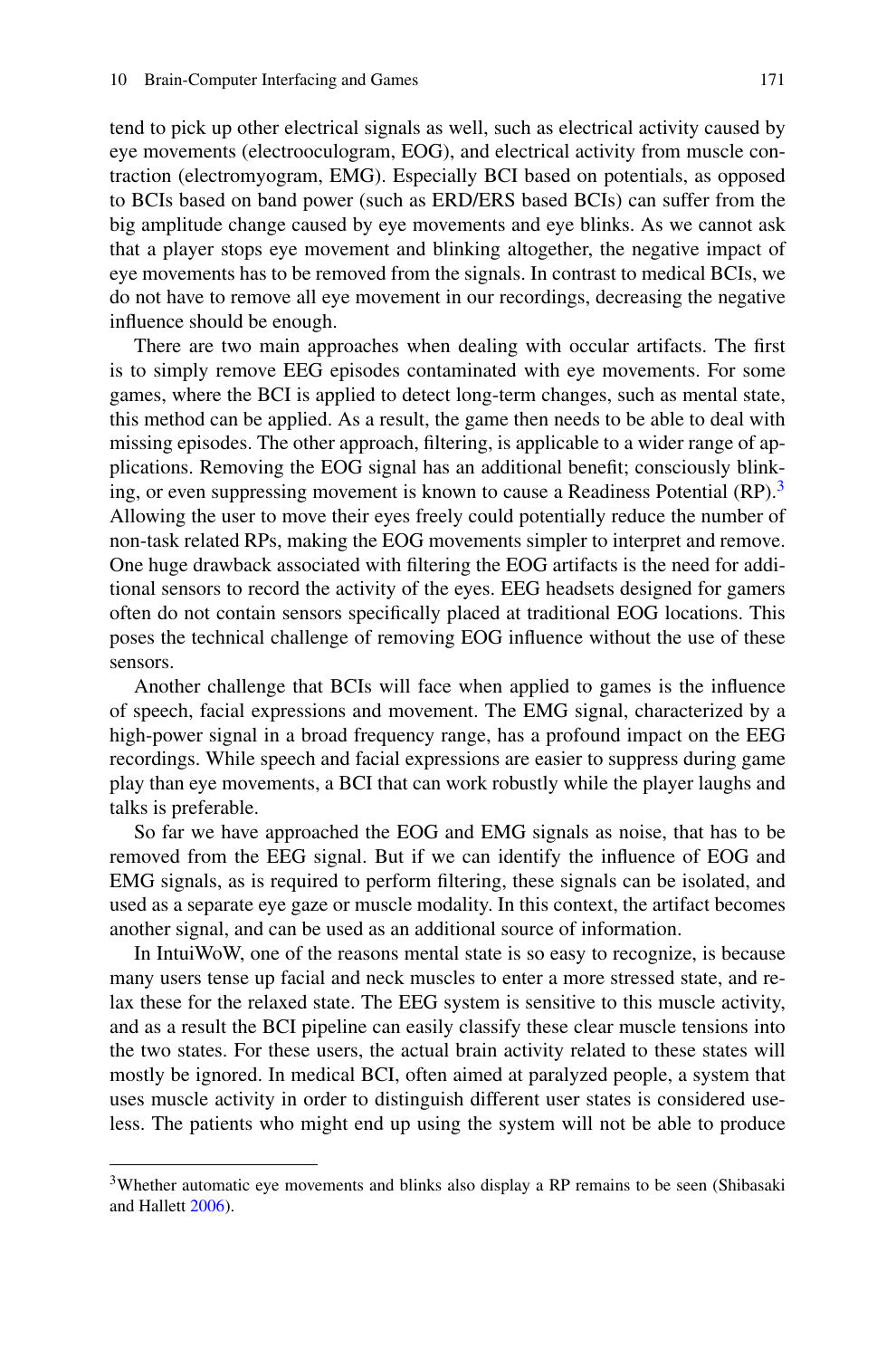this muscle activity, so the system will not work for them. The healthy subjects in our experiment did not experience this as a problem, however. The system recognized their mental state, even though it may have been an external expression of it. They were just amazed that they could control their avatar by changing their mental state, and did not care about whether it was a "pure BCI" or not. We propose that the usability and user experience are more important when looking at the general population as a user group, than the consideration of only using brain activity for the interaction.

### **10.5 Conclusions**

Applications for healthy people are becoming more and more important in BCI research. Gamers are a large potential target group, but why would a healthy person want to use BCI when it has still so many issues (delays, bad recognition, long training time, cumbersome hardware)? BCI needs to prove it can be used in distinctive new ways that will make it a valuable addition to current input modalities with a combination of features that no other modality can offer. Unconstrained by what is physically possible, it might also be a very natural interaction modality, allowing gamers to express themselves in their own unique way.

Some of such valuable features have already been uncovered. In human computer interaction the amount of information the user can provide is limited. In addition to control commands, BCI can provide new kinds of information, specifically on the user's mental state. There have been reports by users that the system seems to recognize a decision before they were consciously aware of it themselves. As with LRP, it may also be possible to detect actions before they are actually executed.

The medical research that lies at the foundation of current BCI research has been and still is very important. However, to move BCI forward as a viable interaction modality for everybody, the human element has to be given a more prominent place in the research. Whether the system is a 'pure BCI' is of secondary importance to healthy users. Usability and user experience, which lie at the core of humancomputer interaction, should be considered when designing systems and applications, in order to increase the user satisfaction and acceptance of this new technology.

We believe that BCI could be seamlessly integrated with traditional modalities, taking over those actions which it can detect with sufficiently reliable accuracy. For game adaptation, affective BCI could be a fast and sensitive method on its own, or combined with other user state indicators it could help to create more robust and reliable systems. Timing and fine-grained control are important topics to look into, as these features are important for many applications. Artifacts and noise that are inherent to using BCI in a real-world environment should be dealt with or even better, used as additional information about the user.

We need to move beyond feasibility tests, to prove that BCI is also applicable in realistic, real-world settings. Only the study of BCI under ecologically valid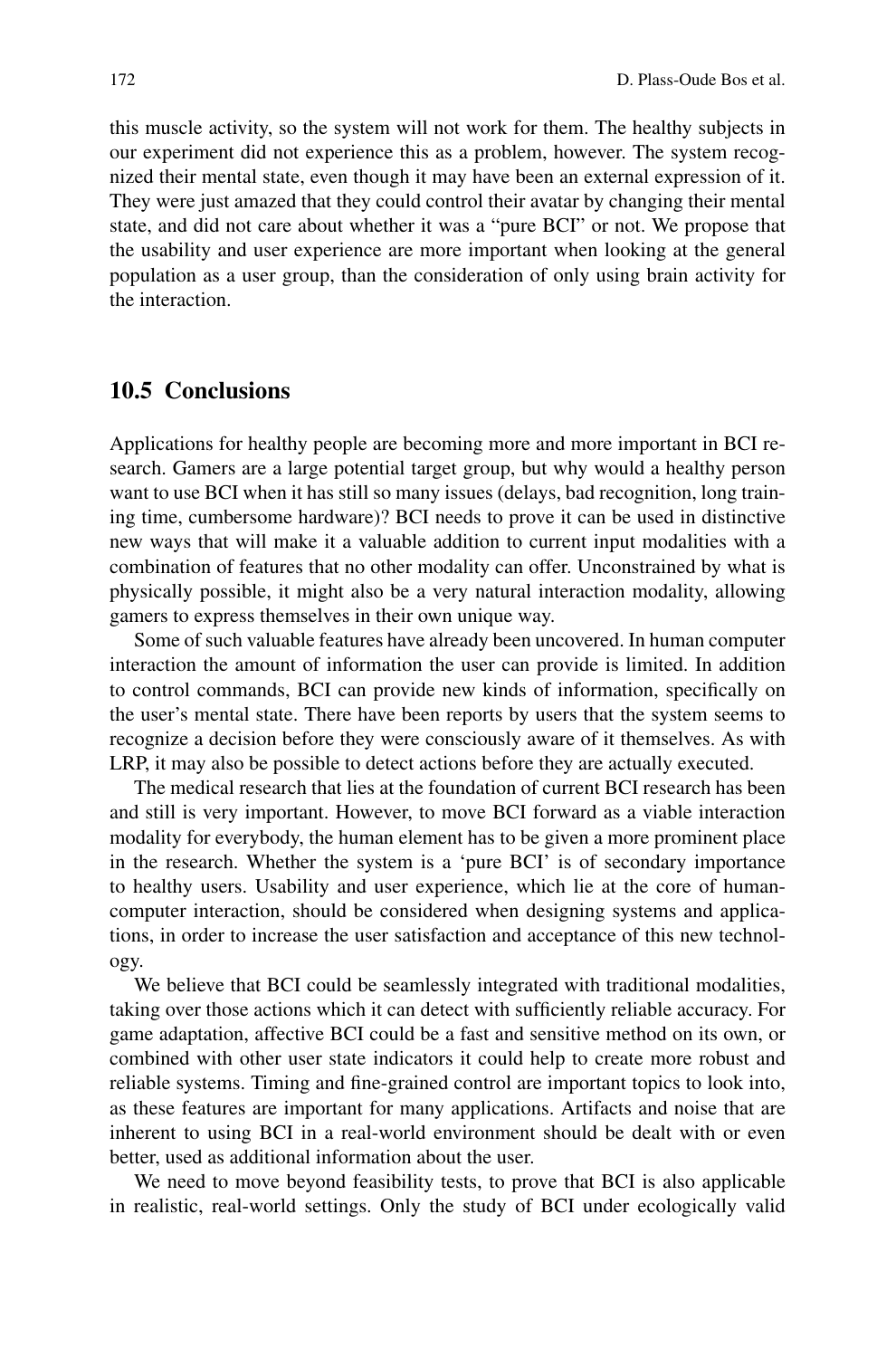<span id="page-24-0"></span>conditions—that is within realistic HCI settings and with behaving users naturally will reveal the actual potential, and also the real challenges, of this promising new technology. Another way of thinking is required to make BCI part of HCI. 'The subject' should become 'the user'. The first steps have already been taken.

**Acknowledgements** This work has been supported by funding from the Dutch National Smart-Mix project BrainGain on BCI (Ministry of Economic Affairs) and the GATE project, funded by the Netherlands Organization for Scientific Research (NWO) and the Netherlands ICT Research and Innovation Authority (ICT Regie).

## **References**

- Aftanas LI, Reva NV, Varlamov AA, Pavlov SV, Makhnev VP (2004) Analysis of evoked EEG synchronization and desynchronization in conditions of emotional activation in humans: Temporal and topographic characteristics. Neurosci Behav Physiol 34(8):859–867
- Allanson J, Mariani J (1999) Mind over virtual matter: Using virtual environments for neurofeedback training. In: IEEE Virtual Reality Conference 1999 (VR'99), pp 270–273
- Bayliss JD (2003) Use of the evoked potential P3 component for control in a virtual apartment. IEEE Trans Neural Syst Rehabil Eng 11(1):113–116
- Bayliss JD, Ballard DH (2000) A virtual reality testbed for brain-computer interface research. IEEE Trans Rehabil Eng 8(2):188–190
- Bayliss JD, Inverso SA, Tentler A (2004) Changing the P300 brain computer interface. CyberPsychol Behav 7(6):694–704
- Benovoy M, Cooperstock JR, Deitcher J (2008) Biosignals analysis and its application in a performance setting. In: Proceedings of the International Conference on Bio-Inspired Systems and Signal Processing, pp 253–258
- Bianchi-Berthouze N, Kim W, Patel D (2007) Does body movement engage you more in digital game play? And why? In: Affective Computing and Intelligent Interactions. Lecture Notes in Computer Science, vol 4738. Springer, Berlin, pp 102–113
- Blankertz B, Kawanabe M, Tomioka R, Hohlefeld FU, Nikullin V, Müller KR (2007) Invariant common spatial patterns: Alleviating nonstationarities in brain-computer interfacing. Neural Inf Process Syst (NIPS) 20:113–120
- Blankertz B, Tomioka R, Lemm S, Kawanabe M, Müller KR (2008) Optimizing spatial filters for robust EEG single-trial analysis. IEEE Signal Process Mag 25(1):41–56
- Blizzard Entertainment<sup>®</sup>, Inc (2008) World of Warcraft<sup>®</sup> subscriber base reaches 11.5 million worldwide. <http://www.blizzard.com/us/press/081121.html>
- Bussink D (2008) Towards the first HMI BCI game. Master's thesis, University of Twente
- Cantero J, Atienza M, Gómez C, Salas R (1999) Spectral structure and brain mapping of human alpha activities in different arousal states. Neuropsychobiology 39(2):110–116
- Chanel G, Kronegg J, Grandjean D, Pun T (2006) Emotion assessment: Arousal evaluation using EEG's and peripheral physiological signals. In: Multimedia Content Representation, Classification and Security. Lecture Notes in Computer Science, vol 4105. Springer, Berlin, pp 530–537
- Chanel G, Rebetez C, Bétrancourt M, Pun T (2008) Boredom, engagement and anxiety as indicators for adaptation to difficulty in games. In: MindTrek '08: Proceedings of the 12th International Conference on Entertainment and Media in the Ubiquitous Era. ACM, New York, NY, USA, pp 13–17
- Chanel G, Kierkels JJ, Soleymani M, Pun T (2009) Short-term emotion assessment in a recall paradigm. Int J Hum Comput Stud 67(8):607–627
- Cho BH, Lee JM, Ku JH, Jang DP, Kim JS, Kim IY, Lee JH, Kim SI (2002) Attention enhancement system using virtual reality and EEG biofeedback. In: IEEE Virtual Reality Conference 2002 (VR 2002), p 156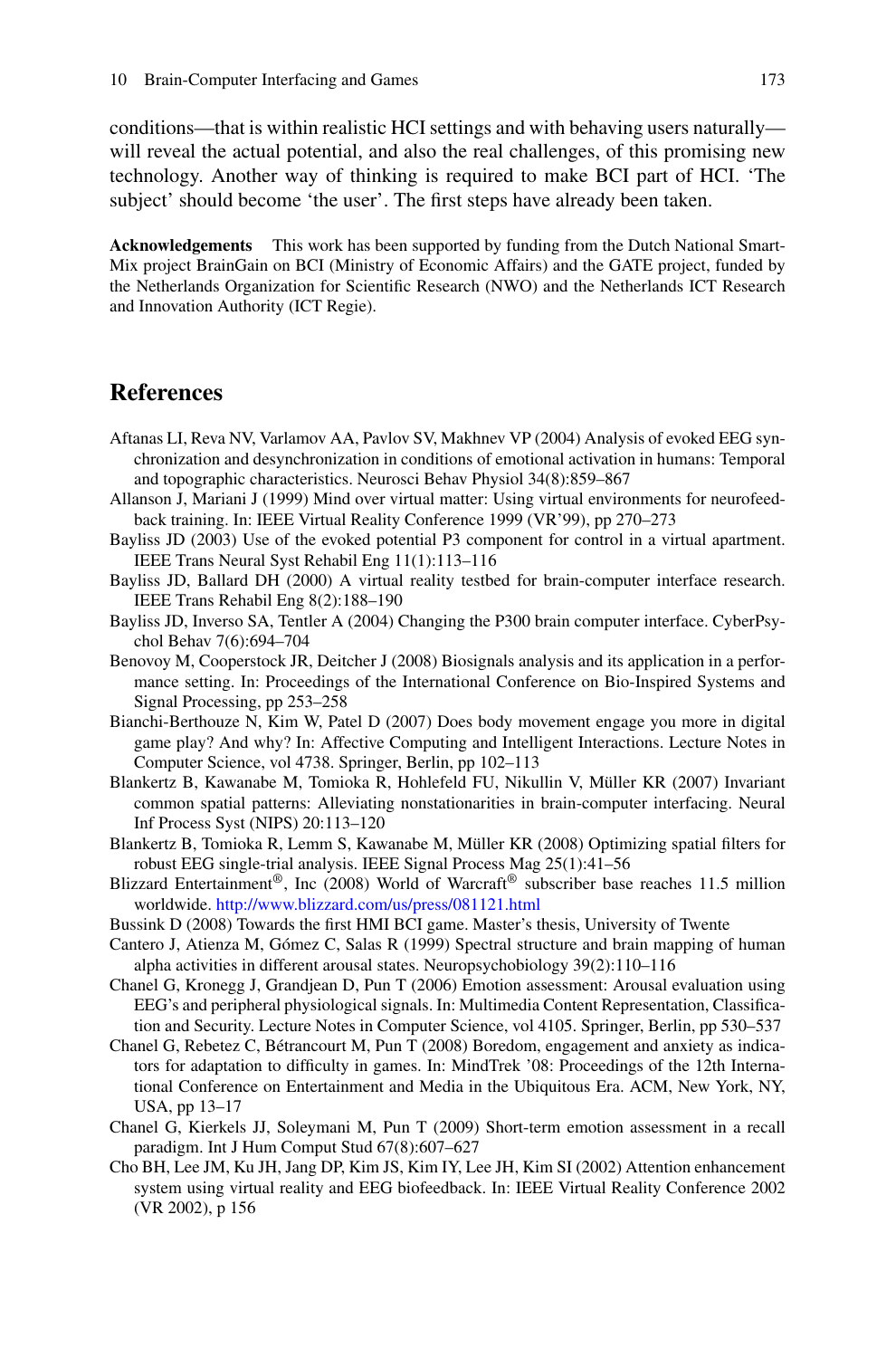<span id="page-25-0"></span>Cover TM, Thomas JA (2006) Elements of Information Theory, 2nd edn. Wiley, New York

- Csikszentmihalyi M (1990) Flow: The Psychology of Optimal Experience. Harper and Row, New York
- Davidson RJ (1992) Anterior cerebral asymmetry and the nature of emotion. Brain Cogn 20(1):125–151
- Doppelmayr M, Klimesch W, Stadler W, Pöllhuber D, Heine C (2002) EEG alpha power and intelligence. Intelligence 30(3):289–302
- Fairclough SH (2009) Fundamentals of physiological computing. Interact Comput 21(1–2):133– 145
- Ferrez P, Millán JdR (2008) Error-related EEG potentials generated during simulated braincomputer interaction. IEEE Trans Biomed Eng 55(3):923–929
- Finke A, Lenhardt A, Ritter H (2009) The MindGame: A P300-based brain-computer interface game. Neural Netw 9(22):1329–1333
- Galán F, Ferrez P, Oliva F, Guardia J, Millán JdR (2007) Feature extraction for multi-class BCI using canonical variates analysis. In: IEEE International Symposium on Intelligent Signal Processing, pp 1–6
- Garcia Molina G, Tsoneva T, Nijholt A (2009) Emotional brain-computer interfaces. In: Proceedings of the 3rd International Conference on Affective Computing and Intelligent Interaction (ACII 2009). IEEE Computer Society Press, Los Alamitos, pp 138–146
- Goodwin NC (1987) Functionality and usability. Commun ACM 30(3):229–233. DOI <http://doi.acm.org/10.1145/214748.214758>
- Guger C, Edlinger G, Harkam W, Niedermayer I, Pfurtscheller G (2003) How many people are able to operate an EEG-based brain-computer interface (BCI)? IEEE Trans Neural Syst Rehabil Eng 11(2):145–147
- Hettinger LJ, Branco P, Encarnacao LM, Bonato P (2003) Neuroadaptive technologies: Applying neuroergonomics to the design of advanced interfaces. Theoretical Issues in Ergonomics Science, pp 220–237
- Hiltz SR, Johnson K (1990) User satisfaction with computer-mediated communication systems. Manag Sci 36(6):739–764. <http://www.jstor.org/stable/2631904>
- Hjelm SI (2003) Research  $+$  design: The making of brainball. Interactions 10(1):26–34
- Hjelm SI, Eriksson E, Browall C (2000) Brainball—using brain activity for cool competition. In: Proceedings of the First Nordic Conference on Human-Computer Interaction, p 59
- Hwang HJ, Kwon K, Im CH (2009) Neurofeedback-based motor imagery training for brain– computer interface (BCI). J Neurosci Methods 179(1):150–156
- IJsselsteijn W, de Kort Y, Poels K (2008) The game experience questionnaire: Development of a self-report measure to assess the psychological impact of digital games. Manuscript submitted for publication
- International Organization for Standardization (1991) ISO 9126—Information technology— Software product evaluation—Quality characteristics and guidelines for their use
- Ives B, Olson MH, Baroudi JJ (1983) The measurement of user information satisfaction. Commun ACM 26(10):785–793. DOI <http://doi.acm.org/10.1145/358413.358430>
- Jackson MM, Mappus R, Barba E, Hussein S, Venkatesh G, Shastry C, Israeli A (2009) Continous control paradigms for direct brain interfaces. In: Human-Computer Interaction. Novel Interaction Methods and Techniques. Springer, Berlin, pp 588–595
- Kaul P (2006) Neurological gaming environments. In: SIGGRAPH '06: ACM SIGGRAPH 2006 Educators Program. ACM, New York, NY, USA, p 25
- Kayagil TA, Bai O, Lin P, Furlani S, Vorbach S, Hallett M (2007) Binary EEG control for twodimensional cursor movement: An online approach. IEEE/ICME International Conference on Complex Medical Engineering, pp 1542–1545
- Keil A, Müller MM, Gruber T, Wienbruch C, Stolarova M, Elbert T (2001) Effects of emotional arousal in the cerebral hemispheres: A study of oscillatory brain activity and event-related potentials. Clin Neurophysiol 112(11):2057–2068
- Kim J, André E (2008) Emotion recognition based on physiological changes in music listening. IEEE Trans Pattern Anal Mach Intell 30(12):2067–2083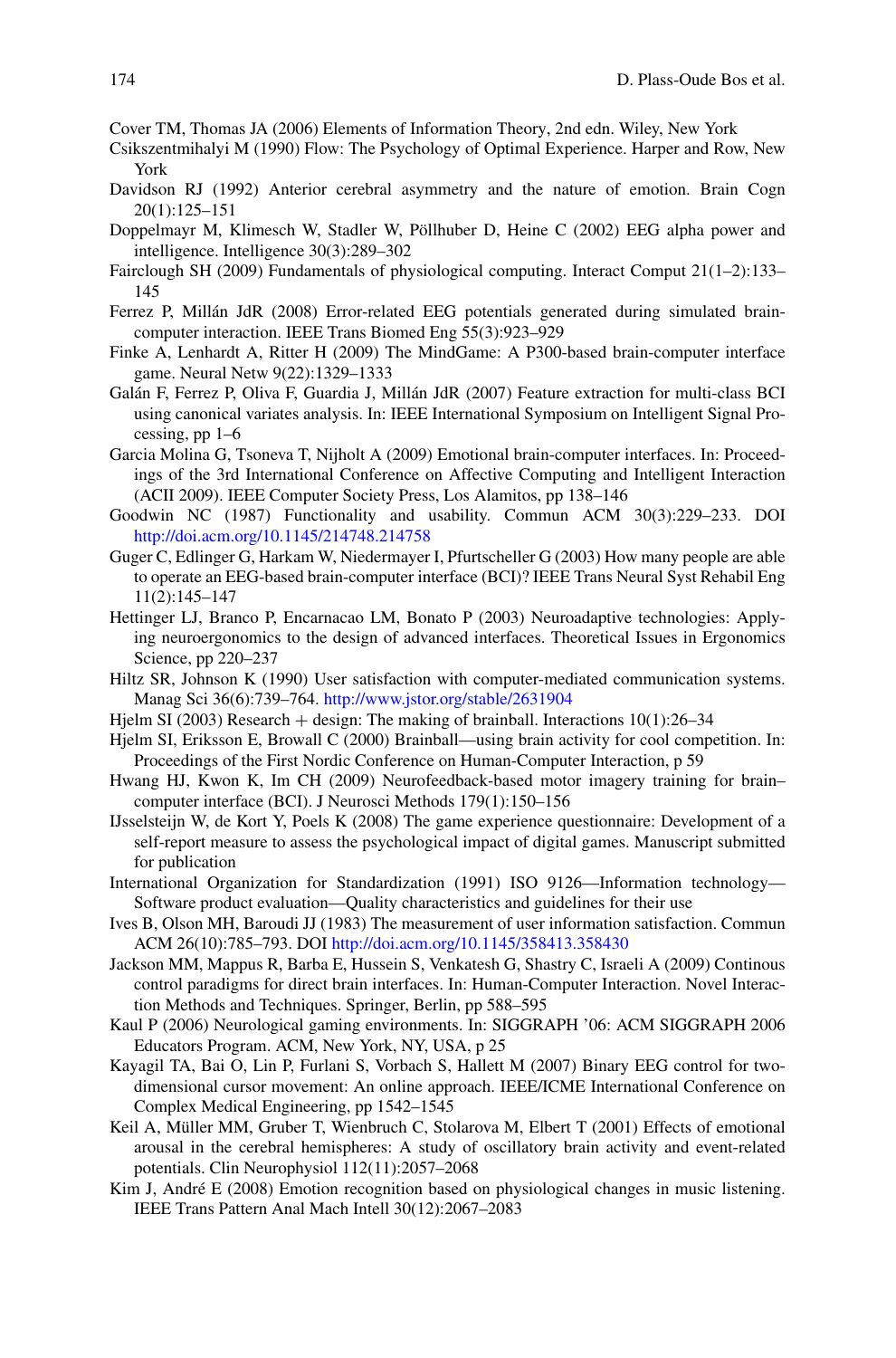- <span id="page-26-0"></span>Krepki R, Blankertz B, Curio G, Müller KR (2007) The Berlin brain-computer interface (BBCI) towards a new communication channel for online control in gaming applications. Multimed Tools Appl 33(1):73–90
- Lalor EC, Kelly SP, Finucane C, Burke R, Reilly RB, McDarby G (2004) Brain computer interface based on the steady-state VEP for immersive gaming control. Biomed Tech 49(1):63–64
- Lalor EC, Kelly SP, Finucane C, Burke R, Smith R, Reilly RB, McDarby G (2005) Steadystate VEP-based brain-computer interface control in an immersive 3D gaming environment. EURASIP J Appl Signal Process 19:3156–3164
- Lécuyer A, Lotte F, Reilly RB, Leeb R, Hirose M, Slater M (2008) Brain-computer interfaces, virtual reality, and videogames. IEEE Comput 41(10):66–72
- Lee U, Han SH, Kim HS, Kim YB, Jung HG, Lee HJ, Lang Y, Kim D, Jin M, Song J, Song S, Song CG, Shin HC (2006) Development of a neuron based internet game driven by a brain-computer interface system. In: Proceedings of the International Conference on Hybrid Information Technology, pp 600–604
- Leeb R, Pfurtscheller G (2004) Walking through a virtual city by thought. In: Proceedings of the 26th Annual International Conference of the IEEE Engineering in Medicine and Biology Society, 2004. IEMBS '04, vol 2, pp 4503–4506
- Leeb R, Scherer R, Lee F, Bischof H, Pfurtscheller G (2004) Navigation in virtual environments through motor imagery. In: Proceedings of the 9th Computer Vision Winter Workshop, CVWW, vol 4, pp 99–108
- Leeb R, Keinrath C, Friedman D, Guger C, Neuper C, Garau M, Antley A, Steed A, Slater M, Pfurtscheller G (2005) Walking from thoughts: Not the muscles are crucial but the brain waves! In: Proceedings of the 8th Annual International Workshop on Presence, pp 25–32
- Lehtonen J, Jylanki P, Kauhanen L, Sams M (2008) Online classification of single EEG trials during finger movements. IEEE Trans Biomed Eng 55(2 Part 1):713–720
- Lin TA, John LR (2006) Quantifying mental relaxation with EEG for use in computer games. In: Proceedings of the International Conference on Internet Computing, pp 409–415
- Lin YP, Wang CH, Wu TL, Jeng SK, Chen JH (2009) EEG-based emotion recognition in music listening: A comparison of schemes for multiclass support vector machine. In: Proceedings of the IEEE International Conference on Acoustics, Speech and Signal Processing 2009, pp 489– 492
- Liu C, Agrawal P, Sarkar N, Chen S (2009) Dynamic difficulty adjustment in computer games through real-time anxiety-based affective feedback. Int J Hum Comput Interact 25(6):506–529
- Lotte F, Renard Y, Lécuyer A (2008) Self-paced brain-computer interaction with virtual worlds: A quantitative and qualitative study "out of the lab". In: Proceedings of the 4th International Brain-Computer Interface Workshop and Training Course, pp 373–378
- Lucas HC (1975) Why Information Systems Fail. Columbia University Press, New York
- Mandryk RL, Inkpen KM, Calvert TW (2006) Using psychophysiological techniques to measure user experience with entertainment technologies. Behav Inf Technol 25(2):141–158
- Marosi E, Bazán O, Yañez G, Bernal J, Fernández T, Rodríguez M, Silva J, Reyes A (2002) Narrow-band spectral measurements of EEG during emotional tasks. Int J Neurosci 112(7):871–891
- Martinez P, Bakardjian H, Cichocki A (2007) Fully online multicommand brain-computer interface with visual neurofeedback using SSVEP paradigm. Comput Intell Neurosci 2007(1):13
- Mason SG, Bohringer R, Borisoff JF, Birch GE (2004) Real-time control of a video game with a direct brain-computer interface. J Clin Neurophysiol 21(6):404
- McFarland D, Miner L, Vaughan T, Wolpaw J (2000) Mu and beta rhythm topographies during motor imagery and actual movements. Brain Topogr 12(3):177–186
- Microsoft<sup>®</sup> (2009) Project natal. Internet <http://www.xbox.com/en-US/live/projectnatal/>
- Middendorf M, McMillan G, Calhoun G, Jones KS (2000) Brain-computer interfaces based on the steady-state visual-evoked response. IEEE Trans Rehabil Eng 8(2):211–214
- Mingyu L, Jue W, Nan Y, Qin Y (2005) Development of EEG biofeedback system based on virtual reality environment. In: Proceedings of the 27th Annual International Conference of the Engineering in Medicine and Biology Society. IEEE-EMBS 2005, pp 5362–5364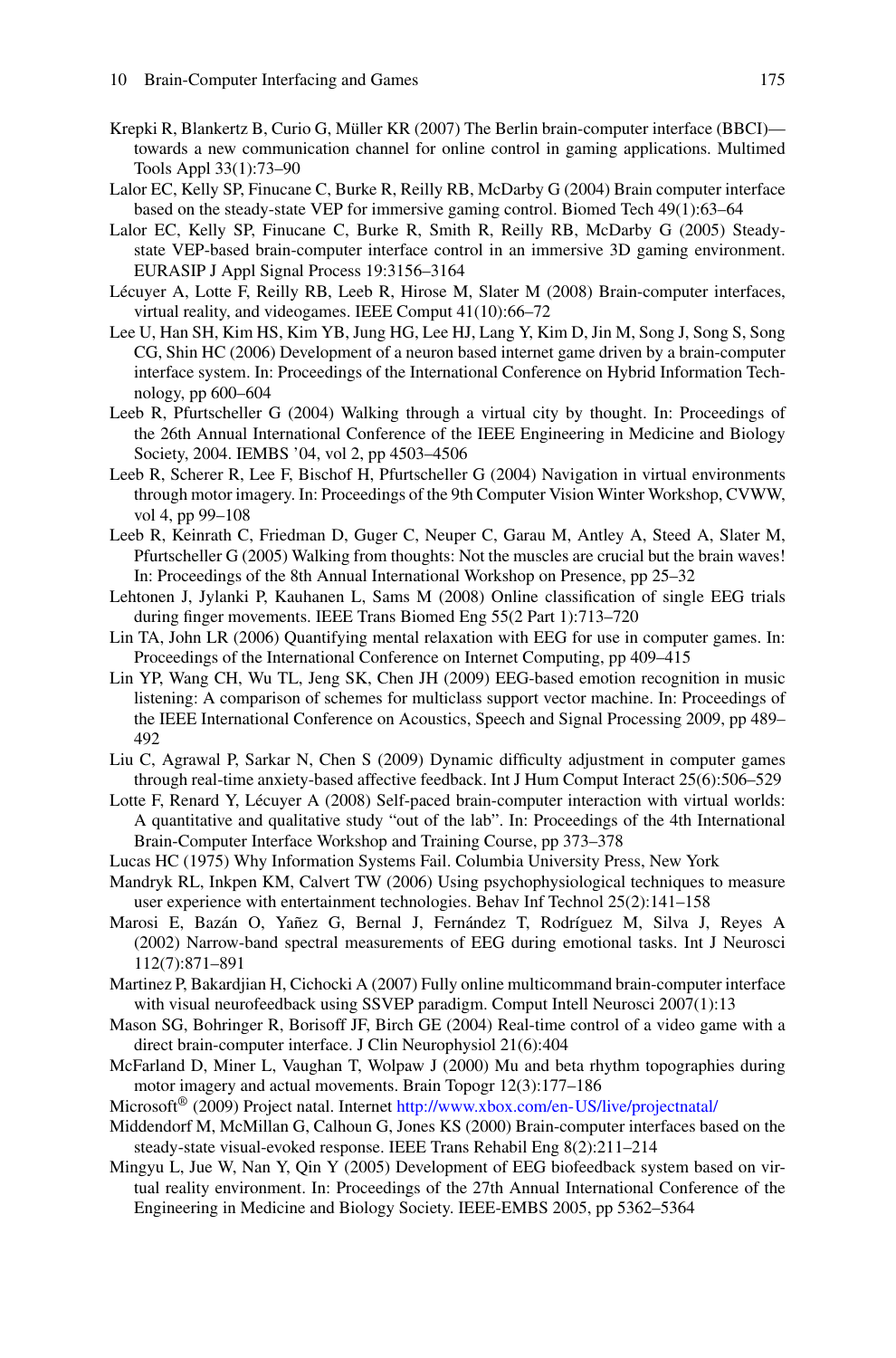- <span id="page-27-0"></span>Morris JD (1995) SAM: The Self-Assessment Manikin. An efficient cross-cultural measurement of emotional response (observations). J Advert Res 35(6):63–68
- Mühl C, Heylen D (2009) Cross-modal elicitation of affective experience. In: Proceedings of the Workshop on Affective Brain-Computer Interfaces, pp 42–53
- Mühl C, Gürkök H, Plass-Oude Bos D, Scherffig L, Thurlings ME, Duvinage M, Elbakyan AA, Kang SW, Poel M, Heylen D (2010) Bacteria Hunt: A multimodal, multiparadigm BCI game. In: Proceedings of the 5th International Summer Workshop on Multimodal Interfaces eNTER-FACE'09, to appear
- Müller MM, Keil A, Gruber T, Elbert T (1999) Processing of affective pictures modulates righthemispheric gamma band EEG activity. J Clin Neurophysiol 110(11):1913–1920
- Müller-Tomfelde C (2007) Dwell-based pointing in applications of human computer interaction. In: Proceedings of the 11th IFIP TC13 International Conference on Human-Computer Interaction (INTERACT 2007), vol 4662. Springer, Berlin, pp 560–573
- Nacke L, Lindley CA (2008) Flow and immersion in first-person shooters: Measuring the player's gameplay experience. In: Proceedings of the 2008 Conference on Future Play. Future Play '08. ACM, New York, NY, USA, pp 81–88
- Nelson WT, Hettinger LJ, Cunningham JA, Roe MM, Haas MW, Dennis LB (1997) Navigating through virtual flight environments using brain-body-actuated control. In: Proceedings of the IEEE 1997 Virtual Reality Annual International Symposium, pp 30–37
- Nielsen J (1993) Usability Engineering. Morgan Kaufmann Publishers, San Mateo
- Nielsen J (1996) Usability metrics: Tracking interface improvements. IEEE Softw 13(6):12–13
- Nijholt A, Tan D (2007) Playing with your brain: Brain-computer interfaces and games. In: Proceedings of the International Conference on Advances in Computer Entertainment Technology. ACM, New York, NY, USA, pp 305–306
- Nijholt A, van Erp JBF, Heylen DKJ (2008a) Braingain: BCI for HCI and games. In: Proceedings of the AISB Symposium Brain Computer Interfaces and Human Computer Interaction: A Convergence of Ideas, The Society for the Study of Artificial Intelligence and Simulation of Behaviour, pp 32–35
- Nijholt A, Tan D, Pfurtscheller G, Brunner C, Millán JdR, Allison B, Graimann B, Popescu F, Blankertz B, Müller KR (2008b) Brain-computer interfacing for intelligent systems. IEEE Intell Syst, pp 76–83
- Nijholt A, Oude Bos D, Reuderink B (2009) Turning shortcomings into challenges: Braincomputer interfaces for games. Entertain Comput 1(2):85–94
- Obaid M, Han C, Billinghurst M (2008) "Feed the fish": An affect-aware game. In: IE '08: Proceedings of the 5th Australasian Conference on Interactive Entertainment. ACM, New York, NY, USA, pp 1–6
- Oude Bos D, Reuderink B (2008) BrainBasher: A BCI game. In: Extended Abstracts of the International Conference on Fun and Games 2008, Eindhoven, Netherlands. Eindhoven University of Technology, Eindhoven, The Netherlands, pp 36–39
- Palke A (2004) Brainathlon: Enhancing brainwave control through brain-controlled game play. Master's thesis, Mills College
- Picard RW (1997) Affective Computing. The MIT Press, Cambridge, MA, USA
- Picard RW, Vyzas E, Healey J (2001) Toward machine emotional intelligence: Analysis of affective physiological state. IEEE Trans Pattern Anal Mach Intell 23(10):1175–1191
- Pineda JA, Silverman DS, Vankov A, Hestenes J (2003) Learning to control brain rhythms: Making a brain-computer interface possible. IEEE Trans Neural Syst Rehabil Eng 11(2):181–184
- Pope AT, Palsson OS (2001) Helping video games "rewire our minds". Tech. rep., NASA Langley Research Center
- Reuderink B, Nijholt A, Poel M (2009) Affective Pacman: A frustrating game for brain-computer interface experiments. In: 3rd International Conference on Intelligent Technologies for Interactive Entertainment. Lecture Notes of the Institute for Computer Sciences, Social-Informatics and Telecommunications Engineering, vol 9. Springer, Berlin, pp 221–227
- Rushinek A, Rushinek SF (1986) What makes users happy? Commun ACM 29(7):594–598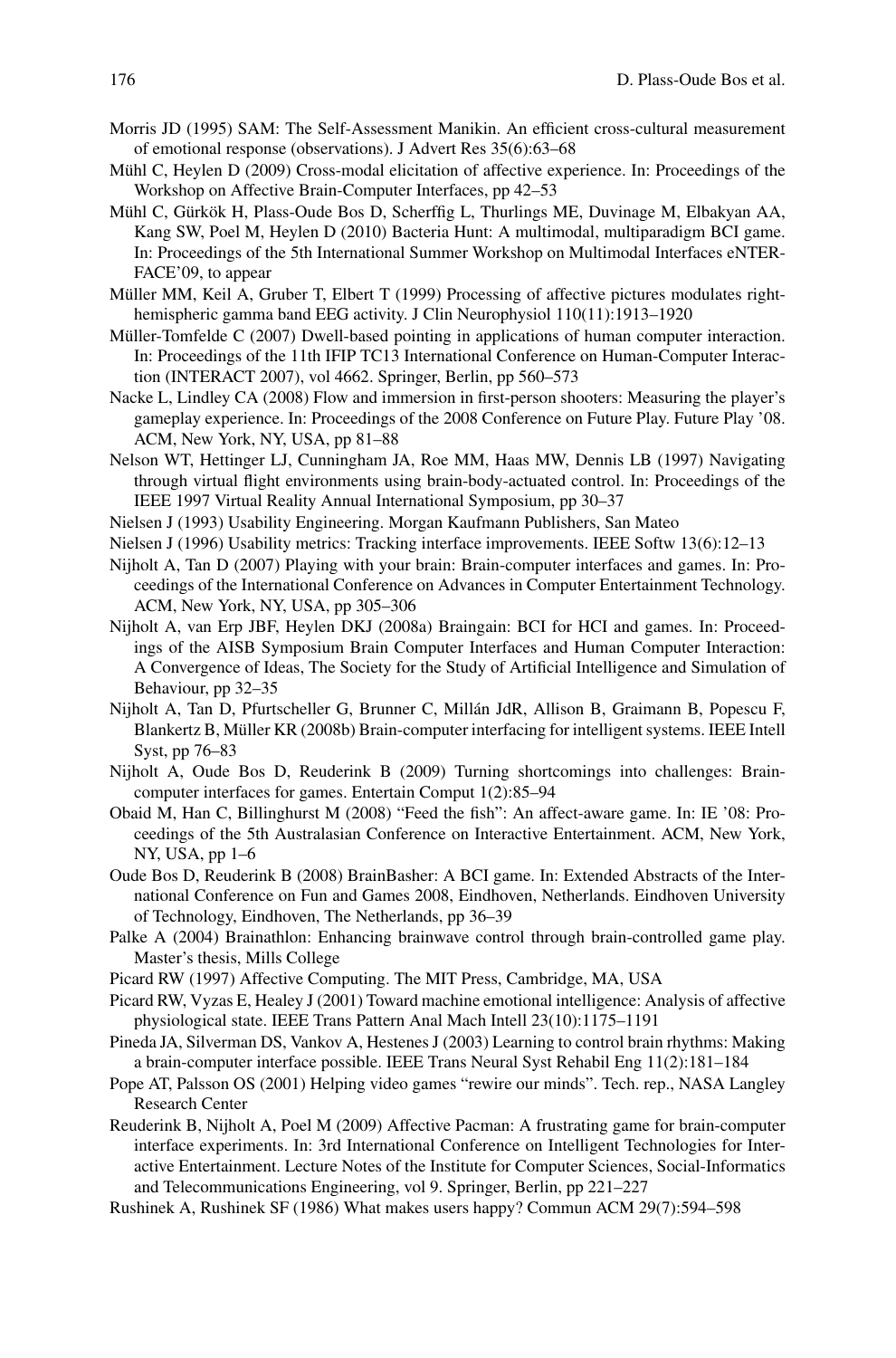- <span id="page-28-0"></span>Saari T, Turpeinen M, Kuikkaniemi K, Kosunen I, Ravaja N (2009) Emotionally adapted games— An example of a first person shooter. In: Human-Computer Interaction. Interacting in Various Application Domains. Lecture Notes in Computer Science, vol 5613. Springer, Berlin, pp 406– 415
- Sander D, Grandjean D, Scherer KR (2005) A systems approach to appraisal mechanisms in emotion. Neural Netw 18(4):317–352
- Scherer R, Schlögl A, Lee F, Bischof H, Janša J, Pfurtscheller G (2007) The self-paced Graz braincomputer interface: Methods and applications. Comput Intell Neurosci 2007:9
- Shibasaki H, Hallett M (2006) What is the bereitschaftspotential? Clin Neurophysiol 117(11):2341 –2356
- Shim BS, Lee SW, Shin JH (2007) Implementation of a 3-dimensional game for developing balanced brainwave. In: Proceedings of the 5th ACIS International Conference on Software Engineering Research, Management & Applications. IEEE Computer Society, Los Alamitos, CA, USA, pp 751–758
- Sobell N, Trivich M (1989) Brainwave drawing game. In: A Delicate Balance: Technics, Culture and Consequences. IEEE Los Angeles Council, Torrance, CA, USA, pp 360–362
- Solovey ET, Girouard A, Chauncey K, Hirshfield LM, Sassaroli A, Zheng F, Fantini S, Jacob RJ (2009) Using fNIRS brain sensing in realistic HCI settings: Experiments and guidelines. In: Proceedings of the 22nd Annual ACM Symposium on User Interface Software and Technology. ACM, New York, NY, USA, pp 157–166
- Tangermann MW, Krauledat M, Grzeska K, Sagebaum M, Blankertz B, Vidaurre C, Müller KR (2009) Playing pinball with non-invasive BCI. In: Advances in Neural Information Processing Systems 21. MIT Press, Cambridge, MA, USA, pp 1641–1648
- Tijs T, Brokken D, Ijsselsteijn W (2009) Creating an emotionally adaptive game. In: Proceedings of the 7th International Conference on Entertainment Computing. Lecture Notes in Computer Science, vol 5309. Springer, Berlin, pp 122–133
- Tonet O, Marinelli M, Citi L, Rossini PM, Rossini L, Megali G, Dario P (2008) Defining brainmachine interface applications by matching interface performance with device requirements. J Neurosci Methods 167(1):91–104
- Tschuor L (2002) Computer game control through relaxation-induced EEG changes. Student project report
- Tyson P (1987) Task-related stress and EEG alpha biofeedback. Appl Psychophysiol Biofeedback 12(2):105–119
- van den Broek E, Janssen JH, Westerink J, Healey JA (2009) Prerequisites for affective signal processing (ASP). In: Proceedings of the International Conference on Bio-inspired Systems and Signal Processing, pp 426–433
- van de Laar B, Bos DO, Reuderink B, Heylen D (2009) Actual and imagined movement in BCI gaming. In: Proceedings of the International Conference on Artificial Intelligence and Simulation of Behaviour, pp 9–16
- van Reekum CM, Johnstone T, Banse R, Etter A, Wehrle T, Scherer KR (2004) Psychophysiological responses to appraisal dimensions in a computer game. Cogn Emot 18(5):663–688
- Vidal JJ (1977) Real-time detection of brain events in EEG. Proc IEEE 65(5):633–641
- Vidaurre C, Schlögl A, Cabeza R, Scherer R, Pfurtscheller G (2006) A fully on-line adaptive BCI. IEEE Trans Biomed Eng 53(6):1214–1219
- Wang C, Zhang H, Phua KS, Dat TH, Guan C (2007) Introduction to NeuroComm: A platform for developing real-time EEG-based brain-computer interface applications. In: Proceedings of the 29th Annual International Conference of the IEEE Engineering in Medicine and Biology Society, pp 4703–4706
- Witmer B, Singer M (1998) Measuring presence in virtual environments: A presence questionnaire. Presence 7(3):225–240
- Wolpaw JR, Birbaumer N, McFarland DJ, Pfurtscheller G, Vaughan TM (2002) Brain-computer interfaces for communication and control. Clin Neurophysiol 113(6):767–791
- Zander TO, Kothe C, Welke S, Roetting M (2009) Utilizing secondary input from passive braincomputer interfaces for enhancing human-machine interaction. In: Foundations of Augmented